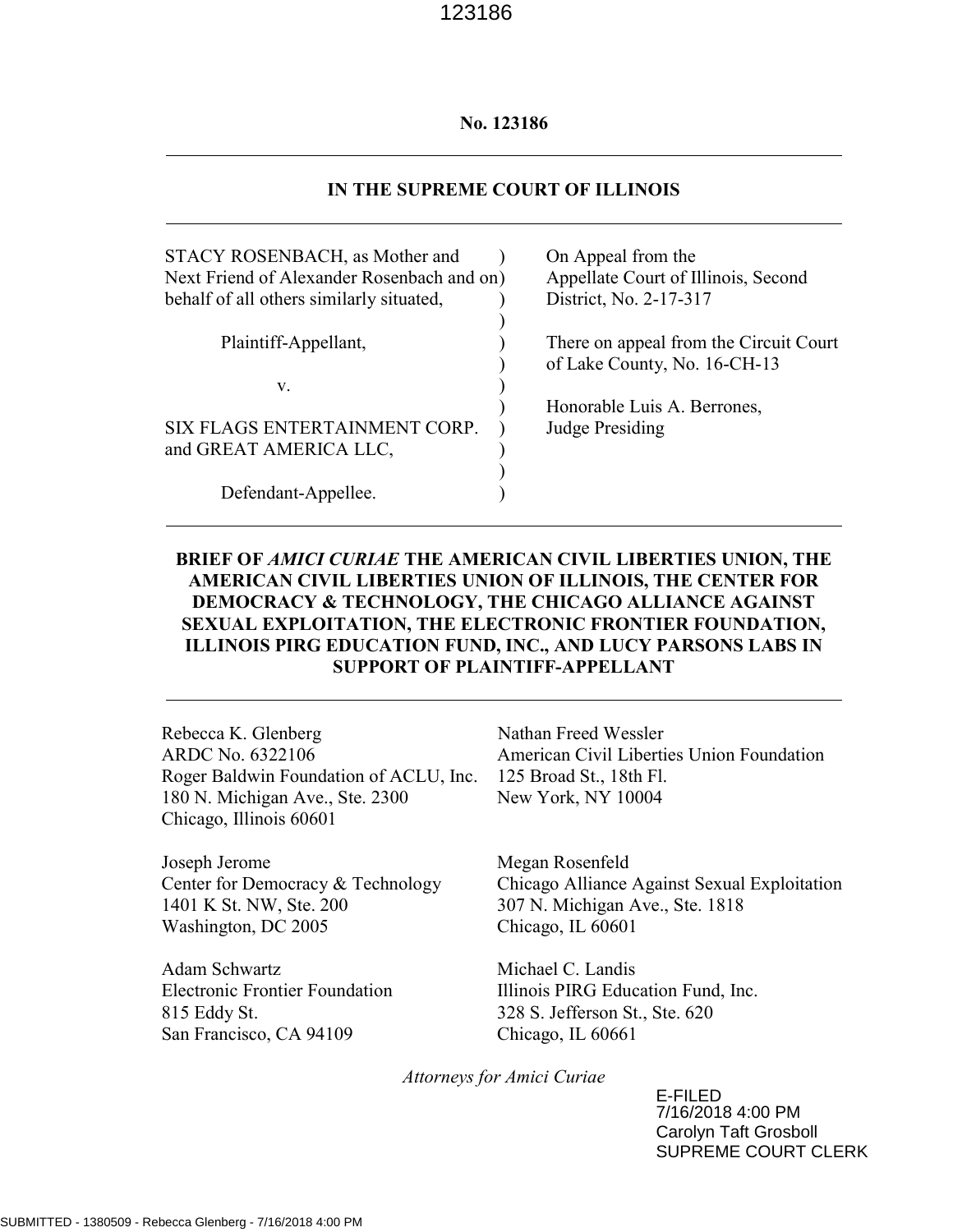## POINTS AND AUTHORITIES

| I.<br>IN THE DECADE SINCE BIPA'S ENACTMENT, ADVANCES IN<br><b>BIOMETRIC COLLECTION AND STORAGE TECHNOLOGY</b><br>HAVE MADE CLEAR THE IMPORTANCE OF ENFORCEABLE<br><b>GUARANTEES OF NOTICE AND INFORMED CONSENT. 5</b>                    |
|------------------------------------------------------------------------------------------------------------------------------------------------------------------------------------------------------------------------------------------|
| Lowe's US Privacy Statement, Lowe's, Nov. 20, 2017, https://www.lowes.com/l/<br>$5^{\circ}$                                                                                                                                              |
| Annie Lin, Facial Recognition is Tracking Customers as They Shop in Stores,<br>Tech Company Says, CNBC, Nov. 23, 2017, https://www.cnbc.com/2017/11/23/<br>facial-recognition-is-tracking-customers-as-they-shop-in-stores-tech-company- |
| Kronos Touch ID Plus, Kronos, https://www.kronos.com/resource/download/                                                                                                                                                                  |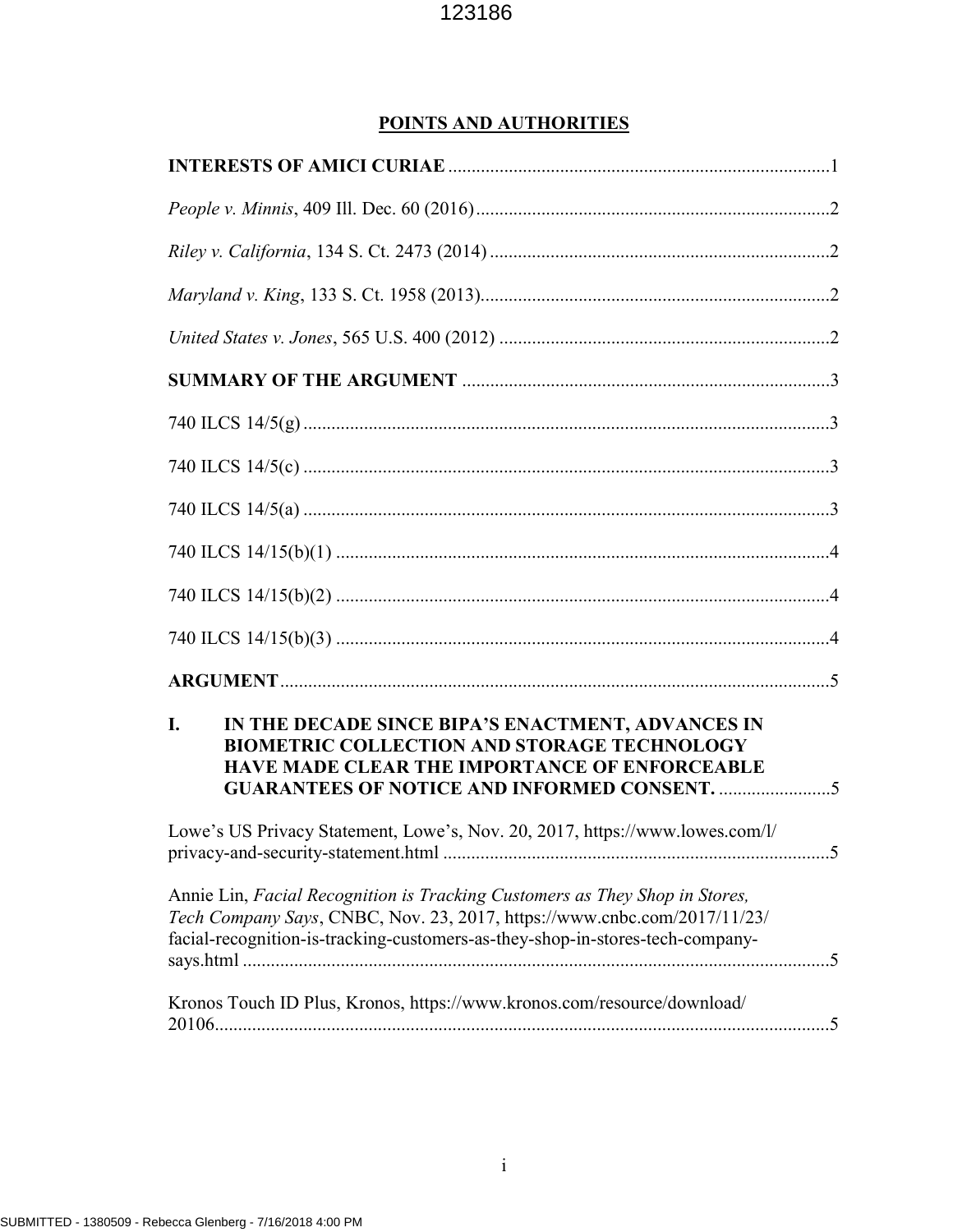| Selena Larson, Beyond Passwords: Companies Use Fingerprints and Digital<br>Behavior to ID Employees, CNN Tech, Mar. 18, 2018, http://money.cnn.com/                                                                                                                                                                |
|--------------------------------------------------------------------------------------------------------------------------------------------------------------------------------------------------------------------------------------------------------------------------------------------------------------------|
| From Fingerprints to Faces: Bank of America Explores Biometrics' Next Phase,<br>PYMNTS.com, Sept. 27, 2017, https://www.pymnts.com/news/security-and-risk/                                                                                                                                                         |
| Biometric Church Management, Bayometric, http://www.bayometric.co.uk/                                                                                                                                                                                                                                              |
| The Growth of Biometrics in Schools, identiMetrics, 2017,<br>https://www.identimetrics.net/images/Growth-of-Biometrics-in-Schools.pdf5                                                                                                                                                                             |
|                                                                                                                                                                                                                                                                                                                    |
|                                                                                                                                                                                                                                                                                                                    |
| Sidney Fussell, Schools Are Spending Millions on High-Tech Surveillance of<br>Kids, Gizmodo, Mar. 16, 2018, https://gizmodo.com/schools-are-spending-                                                                                                                                                              |
| Christian Byers, St. Mary's High School Adds Facial Recognition Locks, St.<br>Louis Post-Dispatch, Mar. 9, 2015, https://www.stltoday.com/news/local/crime-<br>and-courts/st-louis-parochial-high-school-adds-facial-recognition-locks/                                                                            |
|                                                                                                                                                                                                                                                                                                                    |
| Ranju Das, Amazon Rekognition Announces Real-Time Face Recognition,<br>Support for Recognition of Text in Image, and Improved Face Detection, AWS<br>Machine Learning Blog (Nov. 21, 2017), https://aws.amazon.com/blogs/machine-<br>learning/amazon-rekognition-announces-real-time-face-recognition-support-for- |
| Amazon Rekognition Developer Guide, https://docs.aws.amazon.com/                                                                                                                                                                                                                                                   |
| Amazon Rekognition Pricing, AWS, https://aws.amazon.com/rekognition/pricing/7                                                                                                                                                                                                                                      |
| Deborah L. O'Mara, Breaking Down Barriers: Biometric Advancements,<br>Electrical Contractor, June 2017, https://www.ecmag.com/section/systems/                                                                                                                                                                     |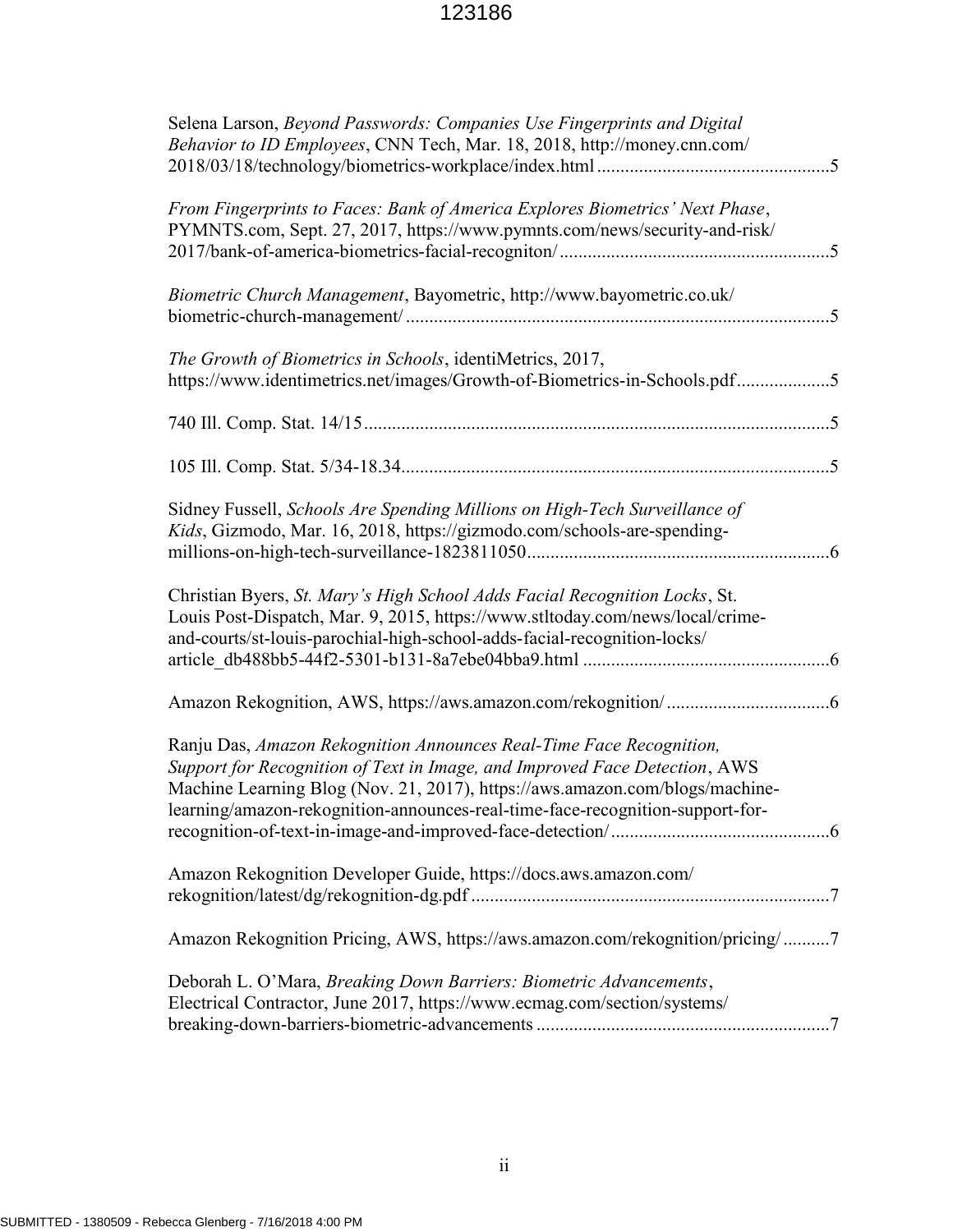| Robinson Meyer, Long-Range Iris Scanning Is Here, The Atlantic, May 13, 2015,<br>https://www.theatlantic.com/technology/archive/2015/05/long-range-iris-                                                                                   |
|--------------------------------------------------------------------------------------------------------------------------------------------------------------------------------------------------------------------------------------------|
| Kien Nguyen, et al., <i>Long Range Iris Recognition: A Survey</i> , 72 Pattern<br>Recognition 123 (2017), available at https://www.cse.msu.edu/~rossarun/pubs/                                                                             |
| Jenna Bitar & Jay Stanley, Are Stores You Shop at Secretly Using Face<br>Recognition on You?, Free Future, ACLU (Mar. 26, 2018), https://www.aclu.org/<br>blog/privacy-technology/surveillance-technologies/are-stores-you-shop-secretly-  |
| Carpenter v. United States, __ S. Ct. __, 2018 WL 3073916 (U.S. June 22, 2018)9                                                                                                                                                            |
| Jim Avila, Alison Lynn, & Lauren Pearle, Police Sergeant Had Secret Life as<br>Serial Rapist, ABC News, Aug. 30, 2010, https://abcnews.go.com/Primetime/<br>illinois-police-sergeant-jeffrey-pelo-doubled-serial-rapist/story?id=114975309 |
| Lauren Kirchner, When Your Stalker Is a Cop, Pacific Standard, Nov. 6, 2014,<br>https://psmag.com/news/stalker-cop-police-protection-danger-crime-harassment-                                                                              |
|                                                                                                                                                                                                                                            |
|                                                                                                                                                                                                                                            |
| You Are Being Tracked: How License Plate Readers are Being Used to Record                                                                                                                                                                  |
| PlateSearch, Vigilant Solutions, https://www.vigilantsolutions.com/products/                                                                                                                                                               |
|                                                                                                                                                                                                                                            |
| П.<br><b>FAILURE TO REQUIRE NOTICE AND INFORMED CONSENT</b><br><b>FOR A COMPANY'S BIOMETRIC DATA PRACTICES HARMS</b><br><b>INDIVIDUALS' PRIVACY INTERESTS AND IS A VIOLATION</b>                                                           |
| FED. TRADE COMM'N, PRIVACY ONLINE: A REPORT TO CONGRESS 7 (1998)11                                                                                                                                                                         |
| M. R. Calo, Against Notice Skepticism in Privacy (and Elsewhere), 87 NOTRE                                                                                                                                                                 |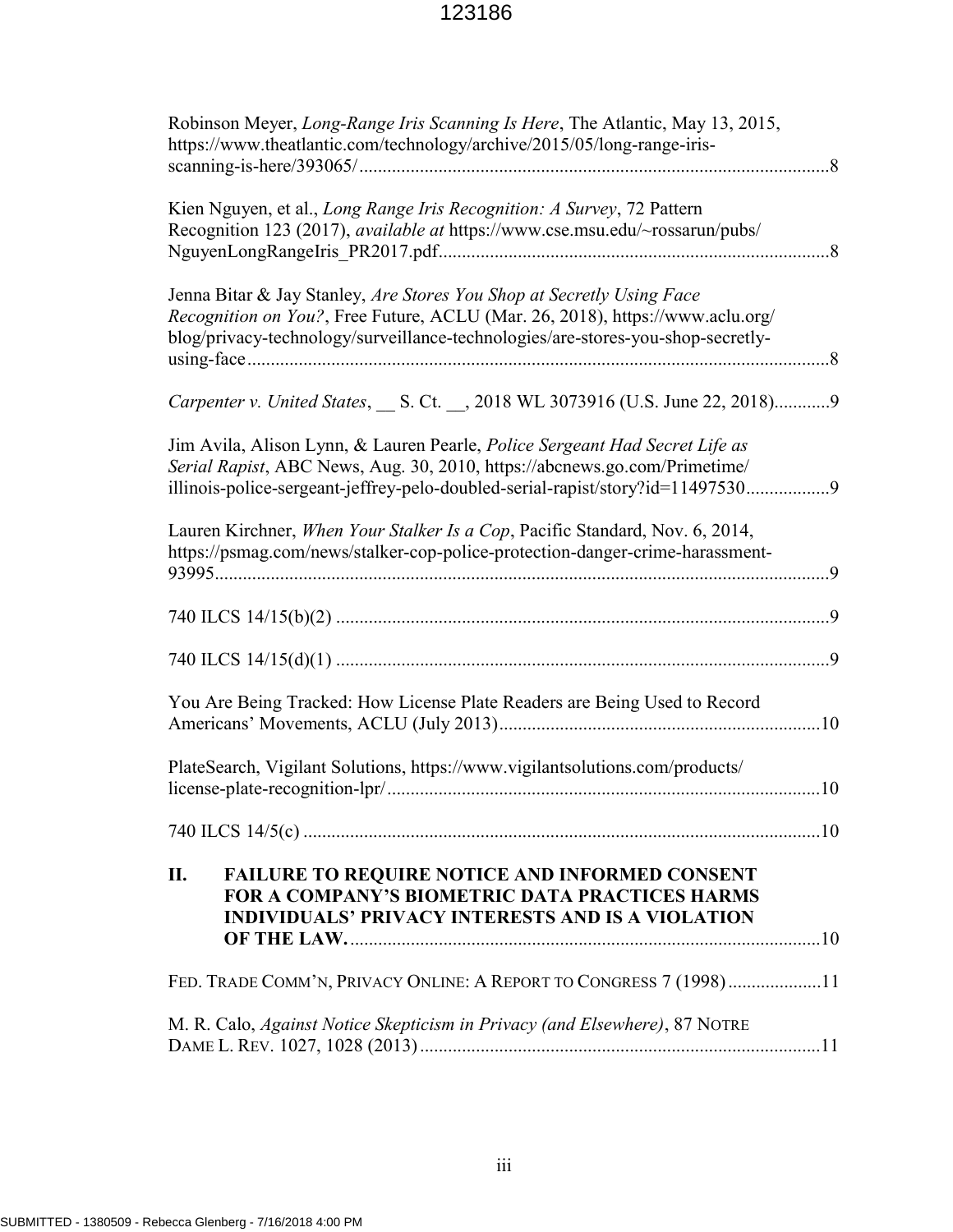| SEC'Y'S ADVISORY COMM. ON AUTOMATED PERS. DATA SYS., U.S. DEP'T OF<br>HEALTH, EDUC. & WELFARE, RECORDS, COMPUTERS, AND THE RIGHTS OF                                                                                                                                                                  |  |
|-------------------------------------------------------------------------------------------------------------------------------------------------------------------------------------------------------------------------------------------------------------------------------------------------------|--|
| FEDERAL OFFICE OF MANAGEMENT AND BUDGET, CIRCULAR NO. A-130,<br>MANAGEMENT OF FEDERAL INFORMATION RESOURCES (Dec. 25, 1985, Revised                                                                                                                                                                   |  |
|                                                                                                                                                                                                                                                                                                       |  |
| Dep't of Health & Human Servs., Model Notices of Privacy Practices,<br>https://www.hhs.gov/hipaa/for-professionals/privacy/guidance/model-notices-                                                                                                                                                    |  |
| Office of the Nat'l Coordinator for Health Info. Tech., NATIONWIDE PRIVACY AND<br>SECURITY FRAMEWORK FOR ELECTRONIC EXCHANGE OF INDIVIDUALLY<br>IDENTIFIABLE HEALTH INFORMATION 7, Dep't of Health & Human Servs. (2008),<br>available at https://www.healthit.gov/sites/default/files/nationwide-ps- |  |
|                                                                                                                                                                                                                                                                                                       |  |
|                                                                                                                                                                                                                                                                                                       |  |
|                                                                                                                                                                                                                                                                                                       |  |
| Michael I. Meyerson, The Cable Communications Policy Act of 1984: A<br>Balancing Act on the Coaxial Wires, 19 GA. L. REV. 543, 612 (1985) 14                                                                                                                                                          |  |
|                                                                                                                                                                                                                                                                                                       |  |
|                                                                                                                                                                                                                                                                                                       |  |
|                                                                                                                                                                                                                                                                                                       |  |
|                                                                                                                                                                                                                                                                                                       |  |
| INT. BIOMETRICS IDENTITY ASS'N PRIVACY PRINCIPLES, https://www.ibia.org/                                                                                                                                                                                                                              |  |
| <b>NOTICE IS A SUBSTANTIVE RIGHT UNDER BIPA15</b><br>Ш.                                                                                                                                                                                                                                               |  |
|                                                                                                                                                                                                                                                                                                       |  |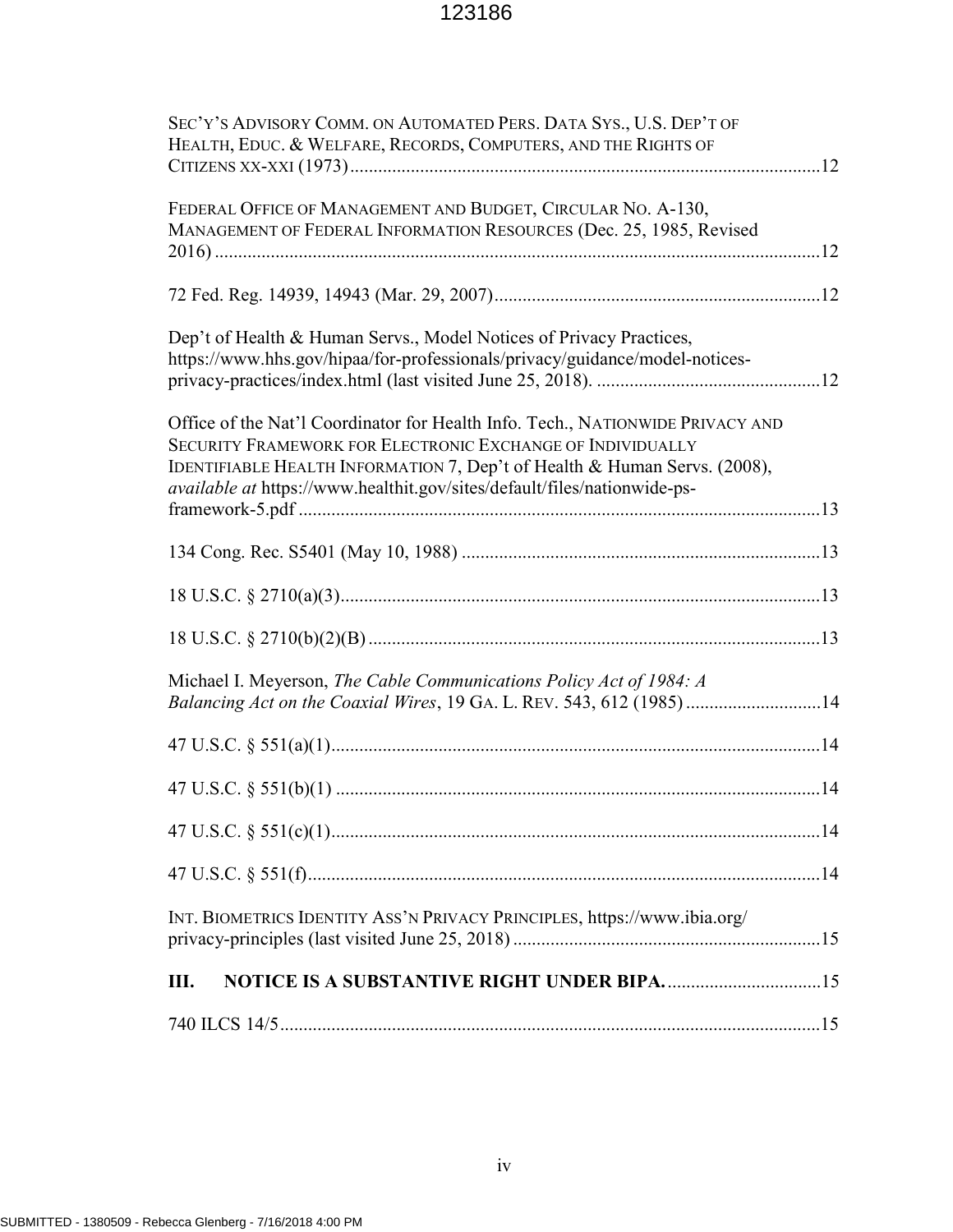| Justin O. Kay, The Illinois Biometric Information Privacy Act, ASS'N OF CORP.<br>COUNS. (2017), http://www.acc.com/chapters/chic/upload/Drinker-Biddle-2017-1- |
|----------------------------------------------------------------------------------------------------------------------------------------------------------------|
|                                                                                                                                                                |
|                                                                                                                                                                |
|                                                                                                                                                                |
|                                                                                                                                                                |
|                                                                                                                                                                |
| Patel v. Facebook, Inc., No. 15-cv-4265 (N.D. Ill. filed May 14, 2015) 17                                                                                      |
| Patel v. Facebook, Inc., 290 F. Supp. 3d 948, 954 (N.D. Cal. 2018)17                                                                                           |
| THE STATUTORY RIGHT TO NOTICE AND INFORMED<br>IV.<br><b>CONSENT CAN ONLY BE PROTECTED THROUGH ROBUST</b>                                                       |
| $\mathbf{A}$ .<br>The Illinois legislature intended strong enforcement of BIPA's                                                                               |
|                                                                                                                                                                |
|                                                                                                                                                                |
|                                                                                                                                                                |
|                                                                                                                                                                |
| <b>B.</b><br>Private litigation is a critical enforcement mechanism in the                                                                                     |
| J. Maria Glover, The Structural Role of Private Enforcement Mechanisms in                                                                                      |
|                                                                                                                                                                |
|                                                                                                                                                                |
|                                                                                                                                                                |
|                                                                                                                                                                |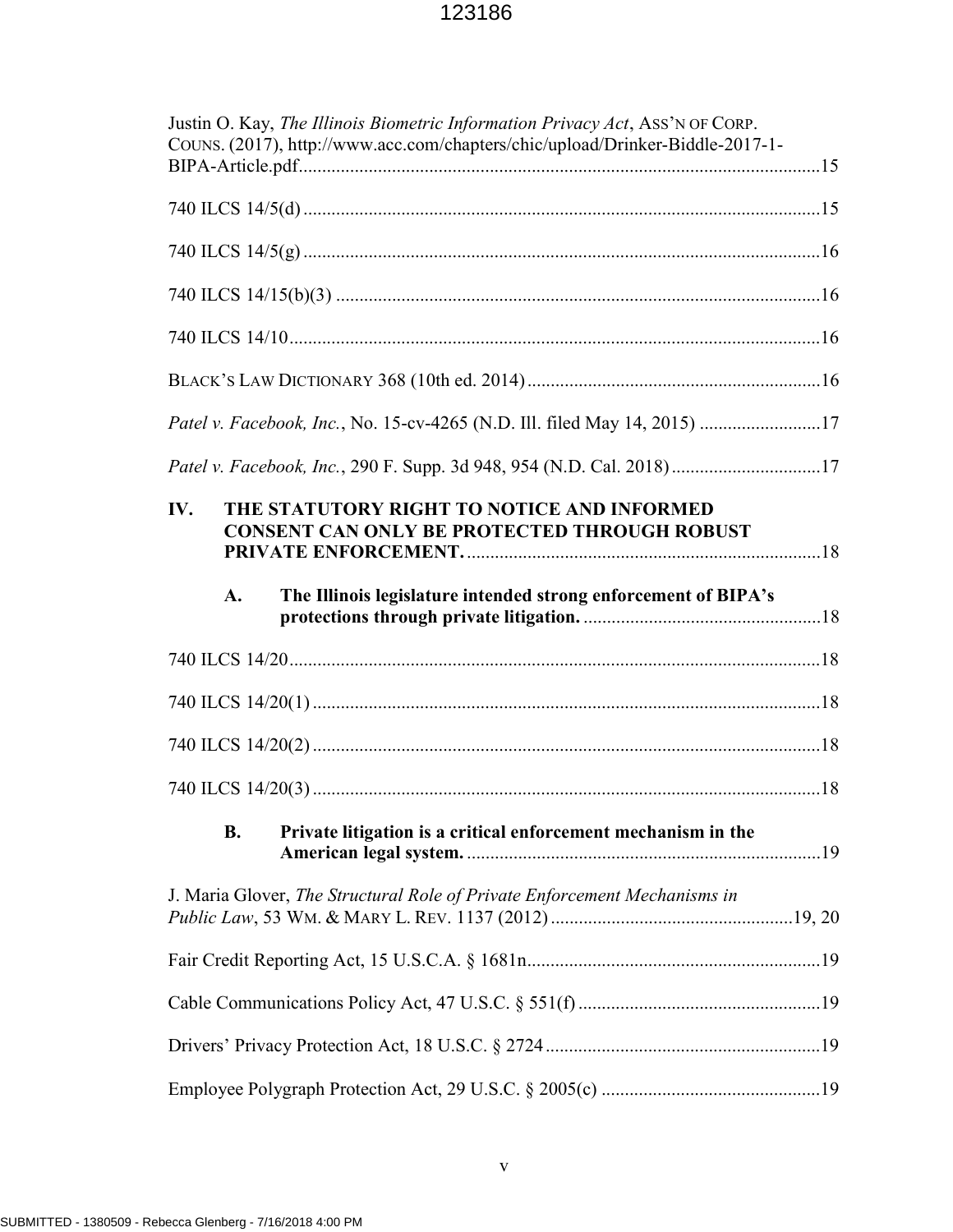| Dee Pridgen, Wrecking Ball Disguised as Law Reform: ALEC's Model Act on<br>Private Enforcement of Consumer Protection Statutes, 39 N.Y.U. REV. L. & Soc. |
|----------------------------------------------------------------------------------------------------------------------------------------------------------|
|                                                                                                                                                          |
| Telephone Solicitation Sales Act, Ohio Rev. Code Ann. § 4719.12 (2018)20                                                                                 |
|                                                                                                                                                          |
| Communications Consumer Privacy Act, Conn. Gen. Stat. Ann. § 53-422 (2018) 20                                                                            |
| Preservation of Personal Privacy Act, Mich. Comp. Laws Ann. § 445.1715 (2018)20                                                                          |
|                                                                                                                                                          |
| Zanakis-Pico v. Cutter Dodge, Inc., 98 Haw. 309, 316, 47 P.3d 1222, 1229 (2002)21                                                                        |
|                                                                                                                                                          |
| A conclusion in this case that the plaintiff is not "aggrieved"<br>$\mathbf{C}$ .<br>would severely undercut the private enforcement mechanism           |
| J. Maria Glover, The Structural Role of Private Enforcement Mechanisms in                                                                                |
| Pamela S. Karlan, Disarming the Private Attorney General, 2003 U. ILL. L. REV.                                                                           |
|                                                                                                                                                          |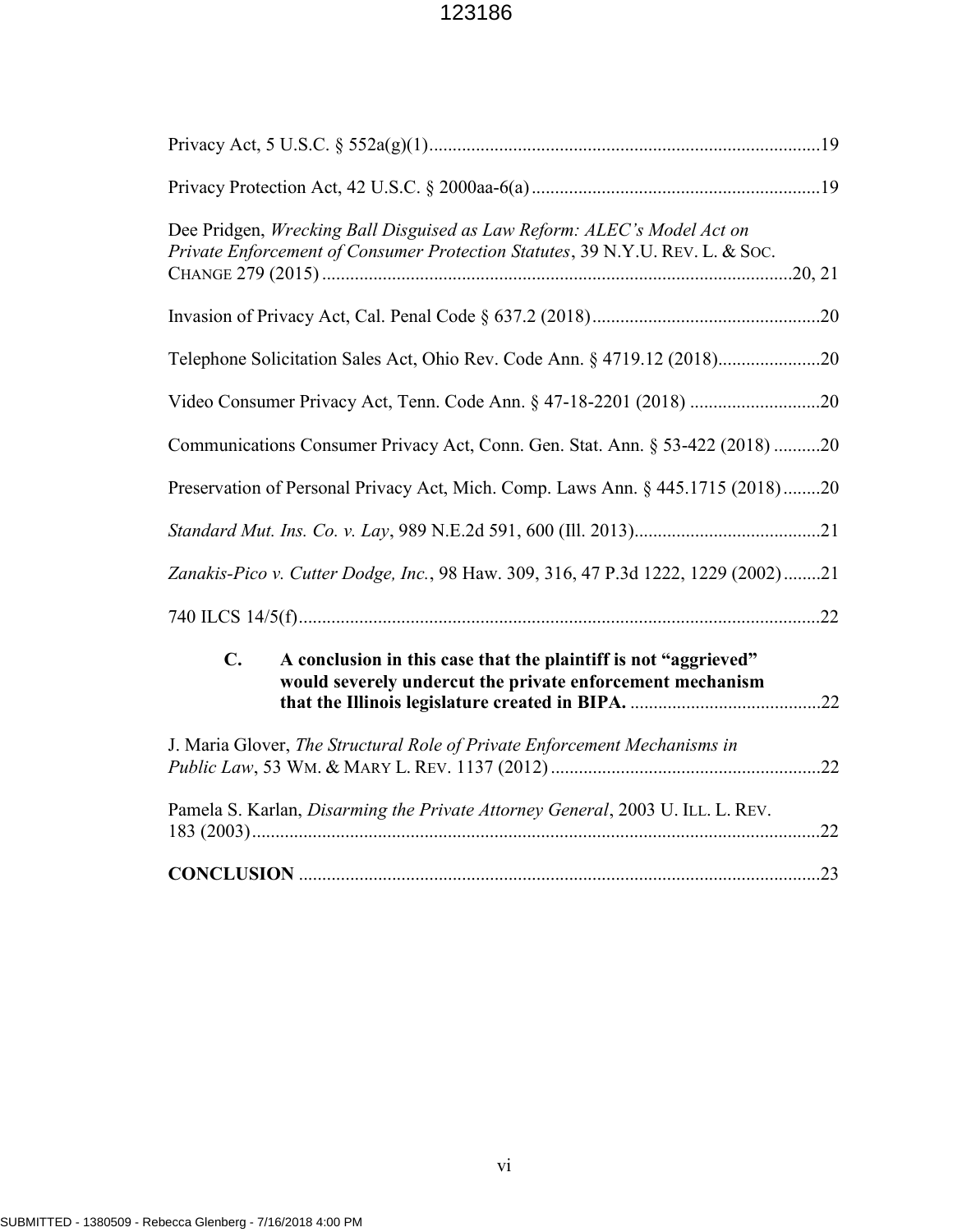#### INTERESTS OF AMICI CURIAE

The American Civil Liberties Union ("ACLU") is a nationwide, non-profit, nonpartisan organization of more than one million members dedicated to defending the civil liberties and civil rights guaranteed by the Constitution. The ACLU of Illinois is the Illinois state affiliate of the national ACLU. Both entities have been at the forefront of numerous cases addressing the right to privacy. The ACLU and its Illinois affiliate drafted BIPA and were instrumental to its passage.

The Center for Democracy & Technology ("CDT") is a non-profit public interest organization focused on privacy, civil liberties, and human rights issues affecting the Internet, other communications networks, and associated technologies. CDT has long advocated for stronger privacy laws at both the state and federal level, and has been involved in the establishment of best practices for biometric data collection, including digital signage systems and research with wearable devices. CDT believes meaningful enforcement of violations of biometric privacy is important to protecting consumers from irresponsible data collection and use.

The Chicago Alliance Against Sexual Exploitation ("CAASE") is an Illinoisbased non-profit dedicated to transforming the cultural, systemic, and individual responses that lead to, support, or profit from sexual harm. CAASE advocates for policies and practices that decrease vulnerabilities to sexual harm and give survivors of sexual harm more options for healing and safety. Fundamental pillars of survivor safety include the ability for the survivor to make informed decisions about release of their personal information, as well as the ability to individually enforce their rights after a violation.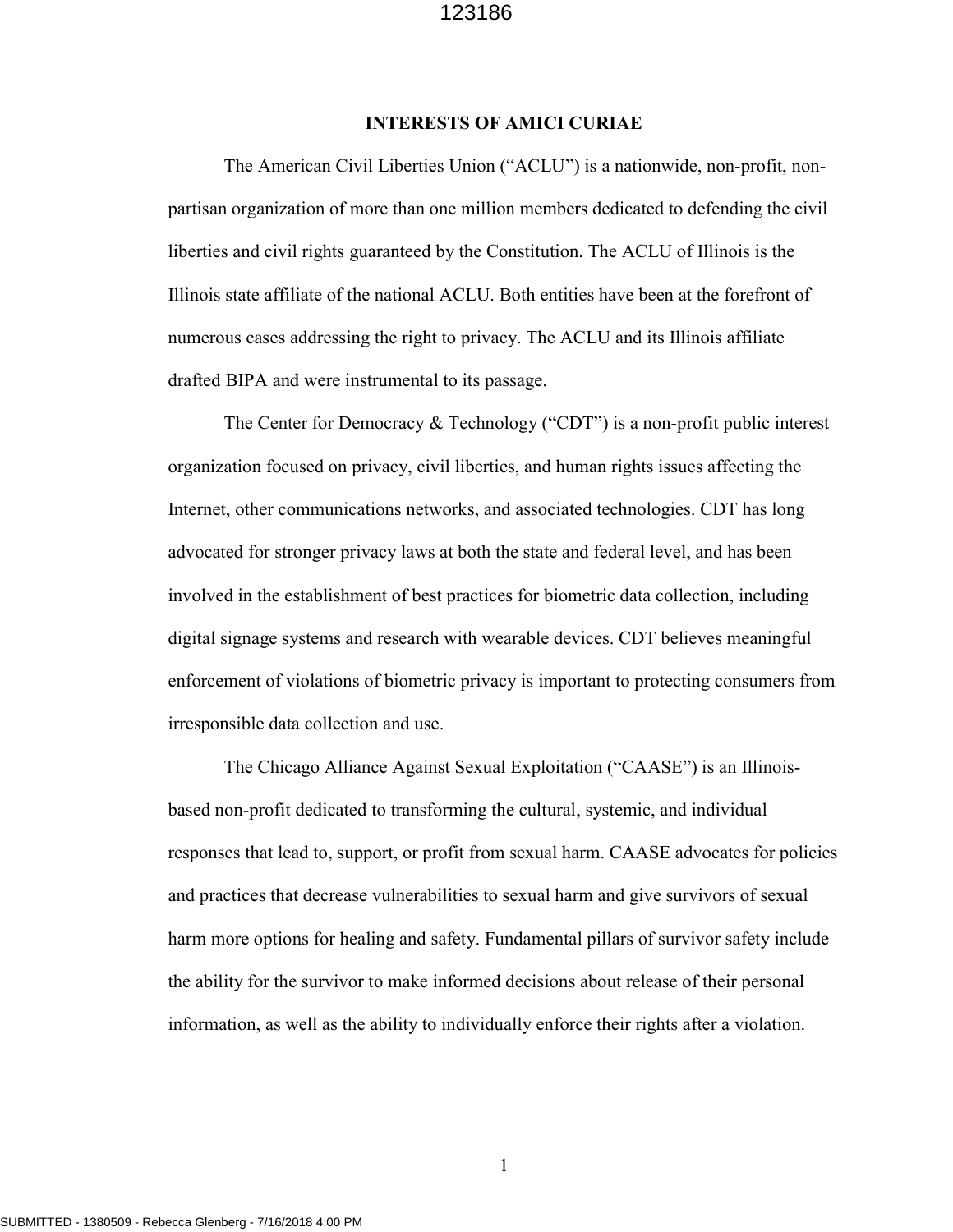The Electronic Frontier Foundation ("EFF") is a nonprofit, member-supported civil liberties organization working to protect rights in the digital world. EFF actively encourages and challenges government and the courts to support privacy and safeguard individual autonomy as emerging technologies become prevalent in society. EFF has served as *amicus* in cases involving biometrics and other privacy issues, including *People* v. Minnis, 409 Ill. Dec. 60 (2016), Riley v. California, 134 S. Ct. 2473 (2014), Maryland v. King, 133 S. Ct. 1958 (2013), and United States v. Jones, 565 U.S. 400 (2012).

Illinois PIRG Education Fund, Inc. ("Illinois PIRG Education Fund") is an independent, non-partisan,  $501(c)(3)$  organization that works for consumers and the public interest. Through research, public education, and outreach it serves as a counterweight to the powerful special interests that threaten our health, safety, and wellbeing. Illinois PIRG Education Fund has been an active defender of Illinois' Biometric Information Privacy Act in the legislature as opponents have tried to weaken it and was a leading advocate of updating the Illinois Personal Information Protection Act in 2015. Illinois PIRG Education Fund believes that consumers must be protected from violations of their biometric information privacy rights.

Lucy Parsons Labs ("LPL") is a digital rights non-profit composed of academics, transparency activists, artists, and technologists. LPL analyzes issues in technology particularly at the intersection of corporate and government surveillance. LPL has written extensively about the role of surveillance and its impact on civil society. Most recently, members of LPL wrote to the Telecommunications and Information Technology Committee about the technical impact of proposed amendments to Illinois' Biometric Information Privacy Act.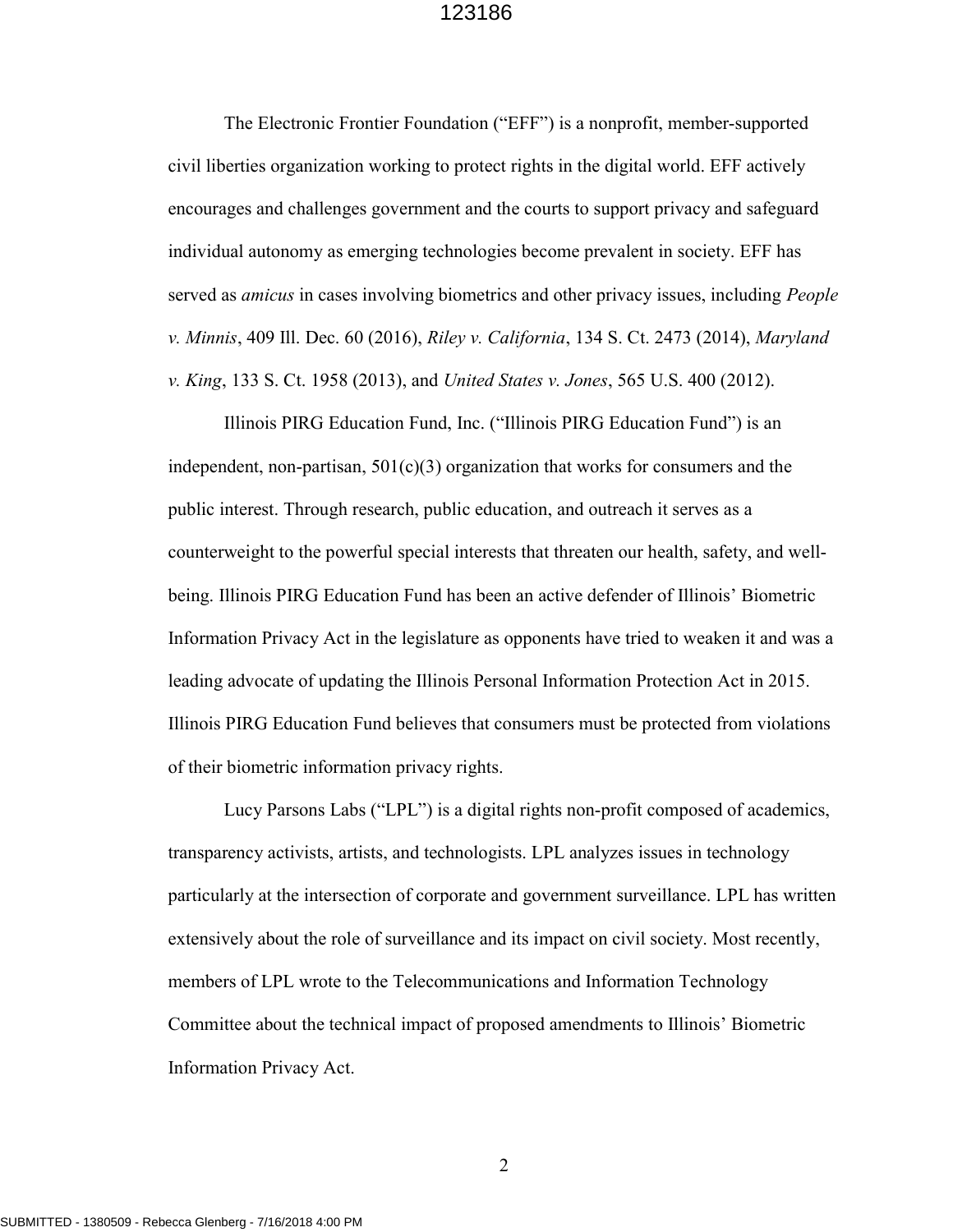#### SUMMARY OF THE ARGUMENT

In 2008, the Illinois legislature enacted the Biometric Information Privacy Act ("BIPA") in order to regulate "the collection, use, safeguarding, handling, storage, retention, and destruction of biometric identifiers and information." 740 ILCS  $14/5(g)$ . The legislature found it necessary to protect biometric information because it is "biologically unique to the individual; therefore, once compromised, the individual has no recourse, is at heightened risk for identity theft, and is likely to withdraw from biometric-facilitated transactions." 740 ILCS 14/5(c). In addition, the legislature found that the "use of biometrics is growing in the business and security screening sectors." 740 ILCS 14/5(a).

The ensuing decade has confirmed the wisdom and necessity of the legislature's action, as the collection and use of biometric information has proliferated and the privacy threats of nonconsensual collection and use of biometric information have become even clearer. Without reasonable limits, biometric technologies threaten to enable corporations and law enforcement to pervasively track people's movements and activities in public and private spaces, and risk exposing people to forms of identity theft that are particularly hard to remedy. Only with enforceable protections of the kind enshrined in BIPA can society hope to mitigate those risks.

This case concerns the interpretation of BIPA's provision allowing a person "aggrieved" by a violation of the statute to file a civil action in court. Although the defendants violated BIPA by collecting plaintiff's fingerprints without giving the requisite notice or receiving the requisite consent, the court below held that the plaintiff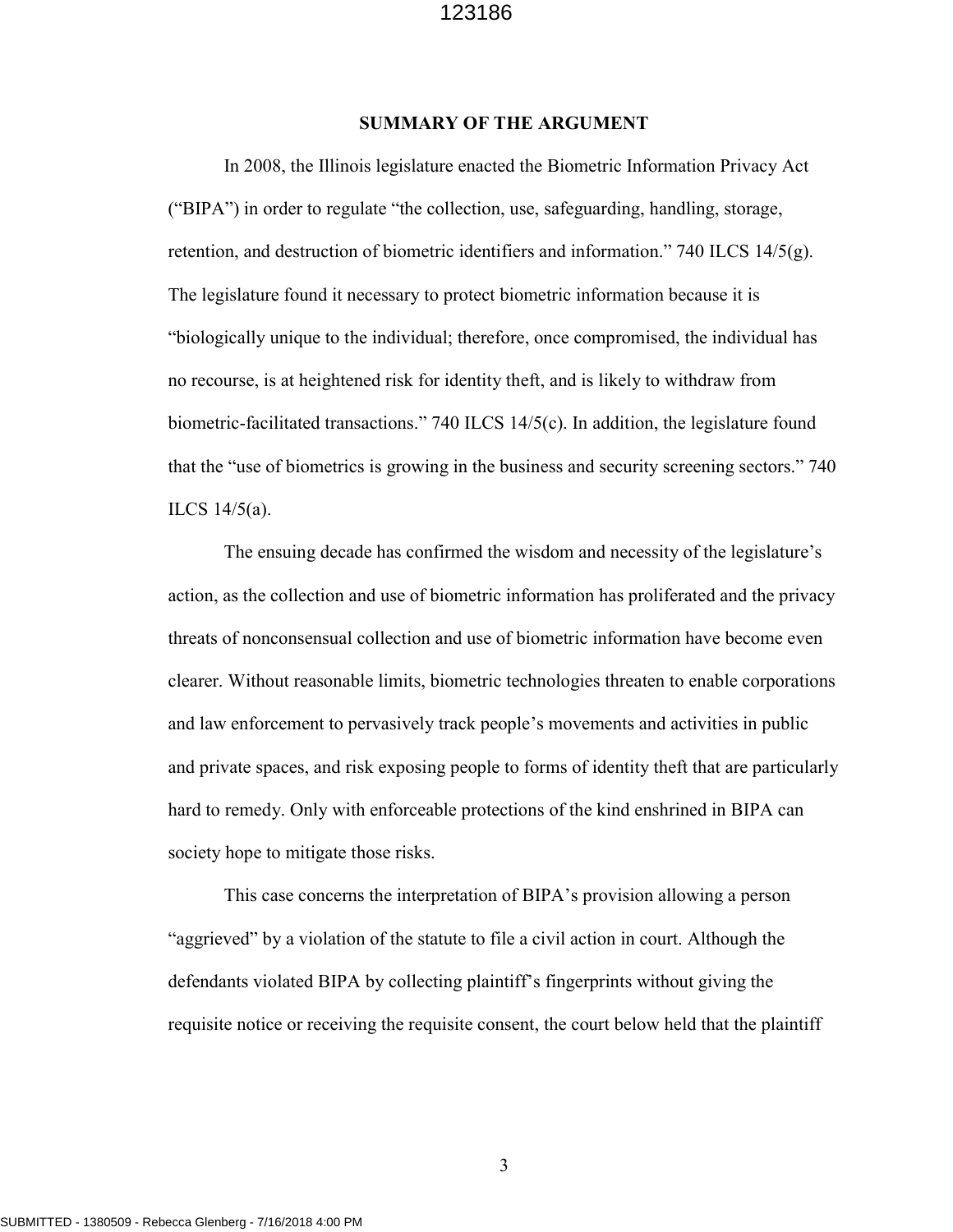was not aggrieved. That holding is inconsistent with the language, purpose, and structure of BIPA, and this Court should reverse.

First, the statute recognizes that the immutability of biometric information puts individuals at risk of irreparable harm in the form of identity theft and/or tracking when they are unable to control access to that information. Second, in order to allow individuals to protect such highly sensitive information, the statute creates substantive rights in receiving notice and giving informed consent. Specifically, the statute requires a private entity to (1) "inform[ ] the subject or the subject's legally authorized representative in writing that a biometric identifier or biometric information is being collected or stored," 740 ILCS 14/15(b)(1); (2) "inform[] the subject or the subject's legally authorized representative in writing of the specific purpose and length of term for which a biometric identifier or biometric information is being collected, stored, and used," 740 ILCS 14/15(b)(2); and (3) obtain "a written release executed by the subject of the biometric identifier or biometric information or the subject's legal authorized representative," 740 ILCS  $14/15(b)(3)$ . Third, the protection of these substantive rights requires private enforcement when they are violated, as intended by the Illinois legislature.

A conclusion in this case that the plaintiff is not an "aggrieved person" would significantly undermine the private enforcement mechanism of the statute, depriving this particular plaintiff of relief and leaving no means to hold wrongdoers accountable for their violations of BIPA's notice and consent requirements. Accordingly, this Court should reverse the decision of the court below and conclude that the plaintiff is a "person aggrieved by a violation of [BIPA]."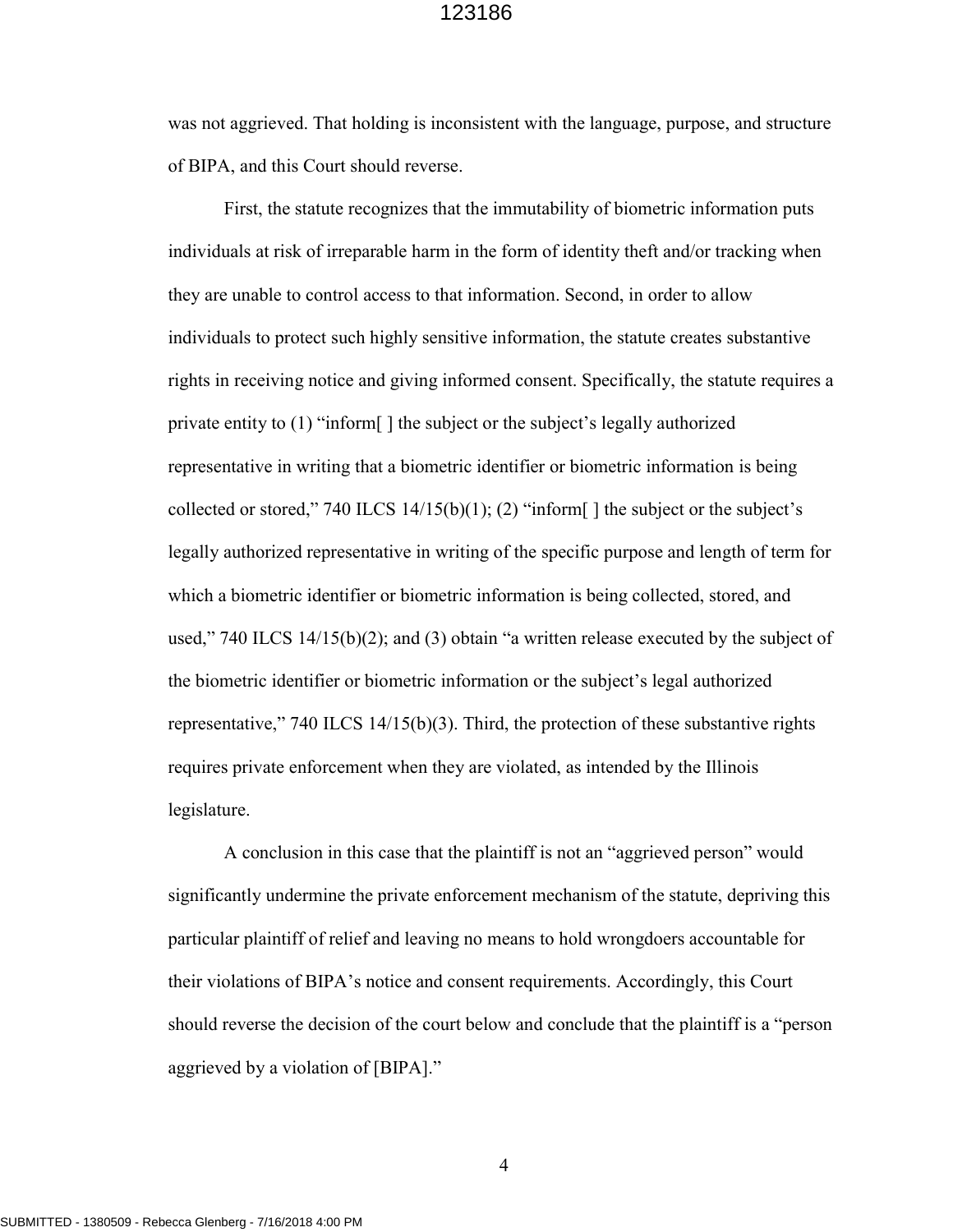#### ARGUMENT

## I. IN THE DECADE SINCE BIPA'S ENACTMENT, ADVANCES IN BIOMETRIC COLLECTION AND STORAGE TECHNOLOGY HAVE MADE CLEAR THE IMPORTANCE OF ENFORCEABLE GUARANTEES OF NOTICE AND INFORMED CONSENT.

Biometric collection technologies have spread markedly since BIPA's enactment in 2008, now appearing in a dizzying array of everyday applications. Retail stores use facial recognition technology to "identify known shoplifters,"<sup>1</sup> and at least some companies are reportedly using such technology to track shoppers in their stores.<sup>2</sup> Employers collect biometrics for time tracking and attendance management, as well as to manage access to company phones, laptops, and cloud storage accounts.<sup>3</sup> Banks have invested in collecting customers' biometric data, including fingerprints, iris scans, and voiceprints, to authenticate those customers' identities.<sup>4</sup> Churches have adopted fingerprint collection technology "to accurately track attendance for various events like Bible studies, worship services and Sunday school."<sup>5</sup> Many schools now collect fingerprints to manage attendance, cafeteria purchases, library services, and security,  $6$  and

 $2$  Annie Lin, Facial Recognition is Tracking Customers as They Shop in Stores, Tech Company Says, CNBC, Nov. 23, 2017, https://www.cnbc.com/2017/11/23/facialrecognition-is-tracking-customers-as-they-shop-in-stores-tech-company-says.html. <sup>3</sup> Kronos Touch ID Plus, Kronos, https://www.kronos.com/resource/download/20106; Selena Larson, Beyond Passwords: Companies Use Fingerprints and Digital Behavior to ID Employees, CNN Tech, Mar. 18, 2018, http://money.cnn.com/2018/03/18/technology/ biometrics-workplace/index.html.

<sup>&</sup>lt;sup>1</sup> Lowe's US Privacy Statement, Lowe's, Nov. 20, 2017, https://www.lowes.com/l/ privacy-and-security-statement.html.

 $4$  From Fingerprints to Faces: Bank of America Explores Biometrics' Next Phase, PYMNTS.com, Sept. 27, 2017, https://www.pymnts.com/news/security-and-risk/2017/ bank-of-america-biometrics-facial-recogniton/.

<sup>5</sup> Biometric Church Management, Bayometric, http://www.bayometric.co.uk/biometricchurch-management/.

 $^6$  See, e.g., The Growth of Biometrics in Schools, identiMetrics, 2017, https://www.identimetrics.net/images/Growth-of-Biometrics-in-Schools.pdf. While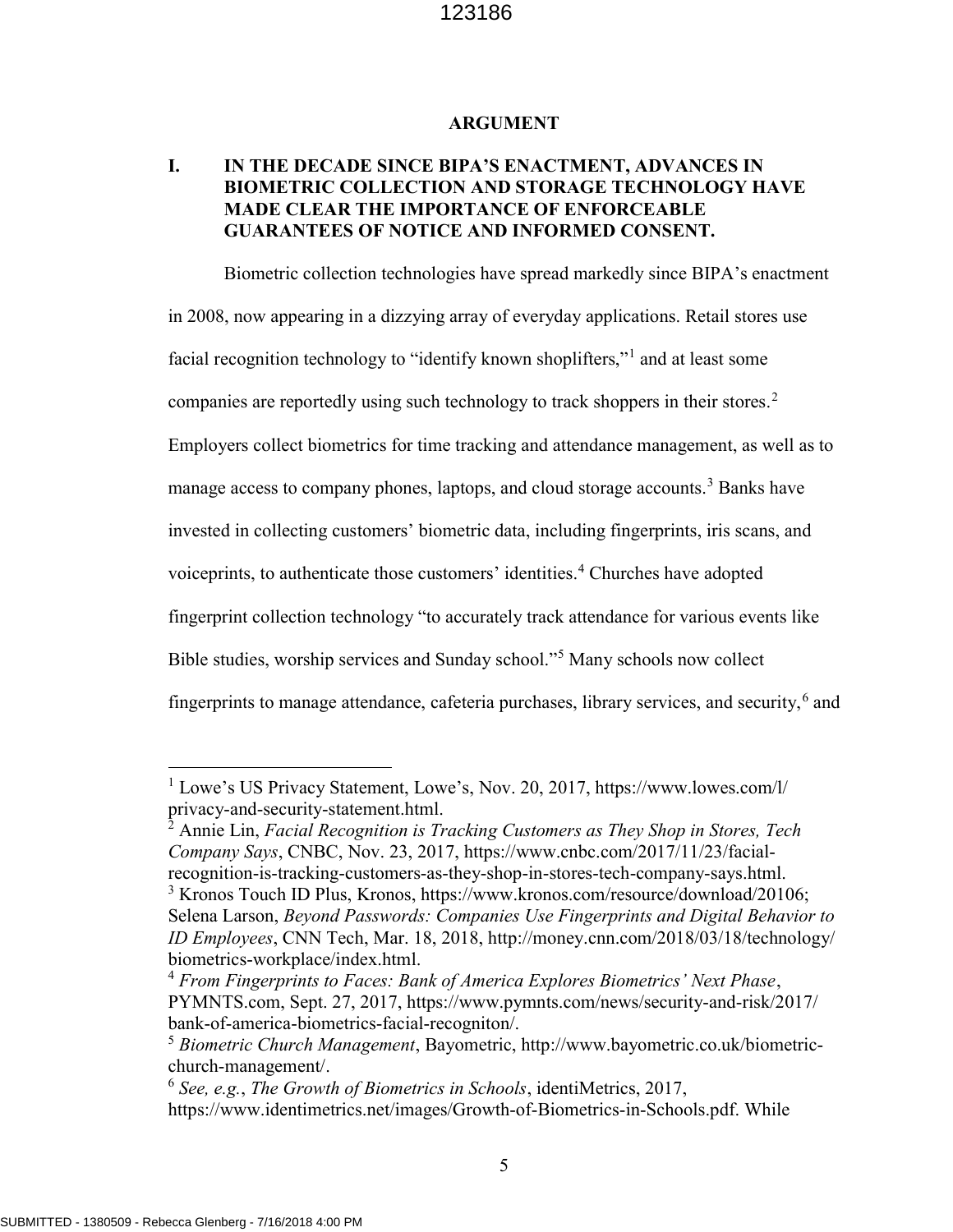some schools have started installing facial recognition systems to control entry into buildings.<sup>7</sup>

Major technology companies continue to invest heavily in turnkey systems that allow private and public entities to collect, analyze, and store biometric information at scale. Amazon, for example, markets a system called "Rekognition" that the company says "provides highly accurate facial analysis and facial recognition on images and video that . . . can detect, analyze, and compare faces for a wide variety of user verification, people counting, and public safety use cases."<sup>8</sup> According to Amazon's promotional materials, Rekognition is not only able to store facial recognition images of large numbers of people, but it is also able to "perform real-time face searches against collections with tens of millions of faces" and "detect, analyze, and index up to 100 faces . . . in a single image," such as photographs captured at "crowded events . . . [and] department stores."<sup>9</sup> The system can purportedly be used to analyze minute facial details

collection of biometric information by private schools is regulated by BIPA, collection of the same data by public schools is regulated by a separate statute that provides similar and additional protections. Compare 740 Ill. Comp. Stat. 14/15 (regulating collection and use of biometric information by "private entit[ies]"), with 105 Ill. Comp. Stat. 5/34-18.34 (regulating collection and use of "student biometric information" by "school districts"). <sup>7</sup> Sidney Fussell, Schools Are Spending Millions on High-Tech Surveillance of Kids, Gizmodo, Mar. 16, 2018, https://gizmodo.com/schools-are-spending-millions-on-hightech-surveillance-1823811050; Christian Byers, St. Mary's High School Adds Facial Recognition Locks, St. Louis Post-Dispatch, Mar. 9, 2015, https://www.stltoday.com/ news/local/crime-and-courts/st-louis-parochial-high-school-adds-facial-recognitionlocks/article\_db488bb5-44f2-5301-b131-8a7ebe04bba9.html.

<sup>8</sup> Amazon Rekognition, AWS, https://aws.amazon.com/rekognition/. Microsoft offers a similar service called "Face API," https://azure.microsoft.com/en-us/services/cognitiveservices/face/.

 $9$  Ranju Das, Amazon Rekognition Announces Real-Time Face Recognition, Support for Recognition of Text in Image, and Improved Face Detection, AWS Machine Learning Blog (Nov. 21, 2017), https://aws.amazon.com/blogs/machine-learning/amazonrekognition-announces-real-time-face-recognition-support-for-recognition-of-text-inimage-and-improved-face-detection/.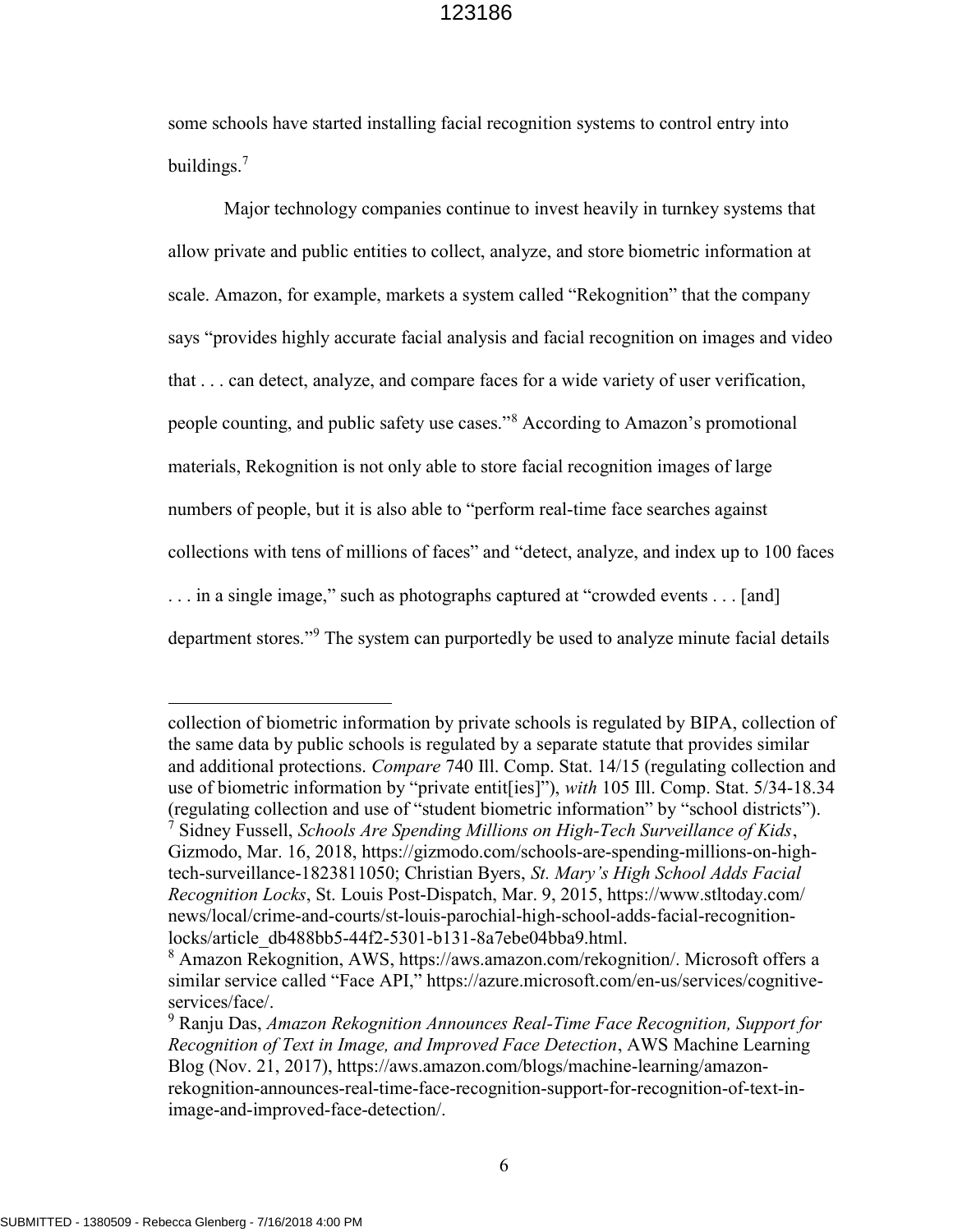to identify an individual's estimated age range, determine whether a person has his or her eyes or mouth open or closed, and even his or her emotional state.<sup>10</sup> As these technological capabilities have scaled up, their cost has come down: Amazon charges just one cent (\$0.01) per month for storage of 1,000 face scans and only \$0.10 to \$0.12 per minute to perform facial recognition analysis on video feeds. $11$ 

While Amazon and others sell powerful systems to store and analyze biometric data, other companies are developing increasingly sophisticated and accurate tools for capturing biometric data. Over time, "ongoing advancements and higher quality camera resolutions [have] result[ed] in better accuracy, improved capture and enhanced picture[s]."<sup>12</sup> For example, a company called StoneLock uses near-infrared wavelengths (commonly used in night-vision goggles) "to overcome the inconsistencies of visible light to penetrate subdermally while . . . measure [ing] and map[ping] over 2,000 points on a user's face."<sup>13</sup> Researchers are also "incorporating artificial intelligence and deep learning into biometrics, which learns the evolving characteristics of the user and updates identification files automatically."<sup>14</sup> Other advances have enabled researchers to conduct iris scans at a distance of up to 12 meters, eliminating the need for people to place their

<sup>10</sup> Amazon Rekognition Developer Guide, https://docs.aws.amazon.com/rekognition/ latest/dg/rekognition-dg.pdf.

<sup>11</sup> Amazon Rekognition Pricing, AWS, https://aws.amazon.com/rekognition/pricing/. <sup>12</sup> Deborah L. O'Mara, *Breaking Down Barriers: Biometric Advancements*, Electrical Contractor, June 2017, https://www.ecmag.com/section/systems/breaking-down-barriersbiometric-advancements.

 $^{13}$  Id.

 $^{14}$  *Id.*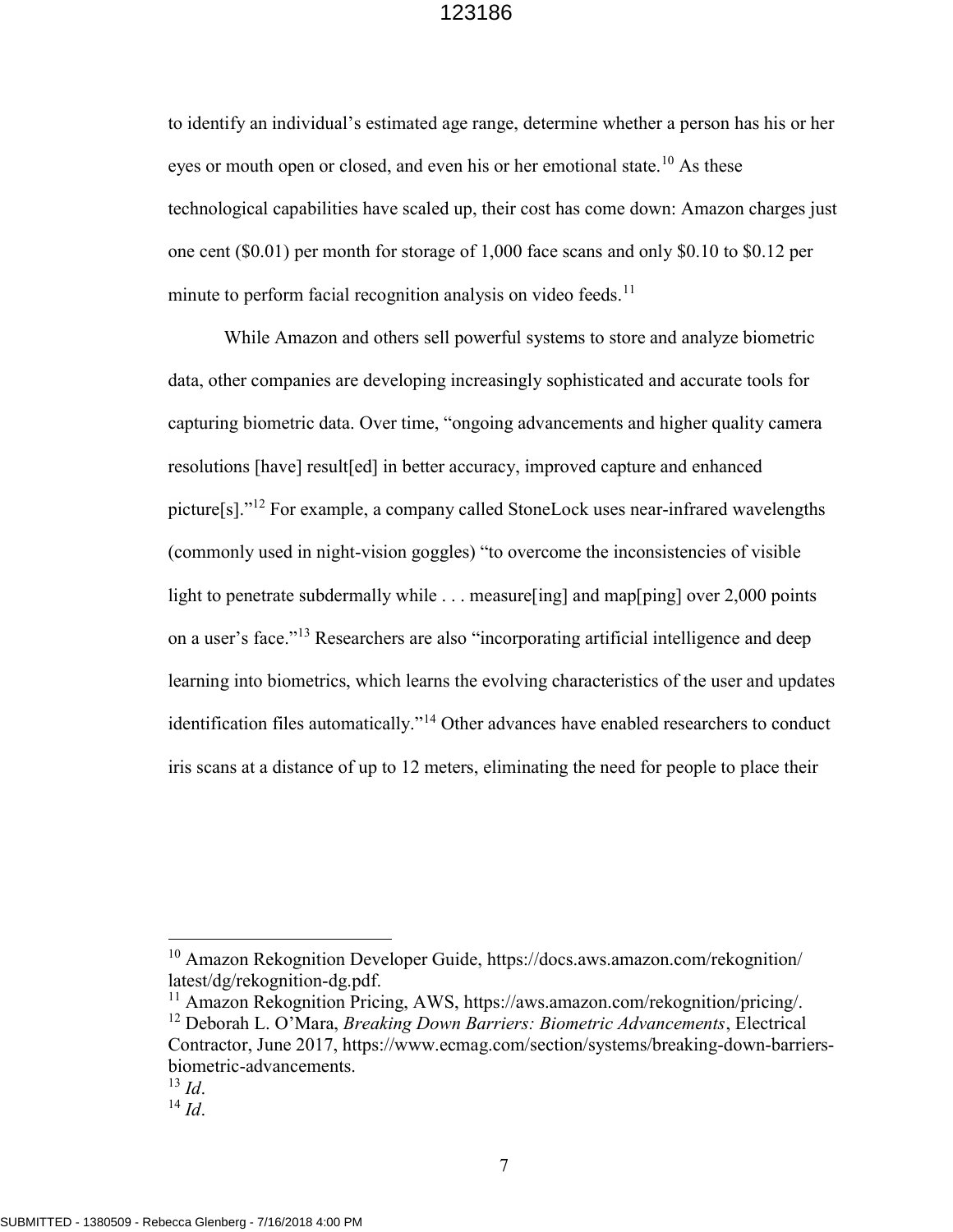eye directly in front of an eye-scanning camera or even to be aware that the scanning is taking place. $15$ 

In sum, since BIPA was enacted ten years ago, private entities have deployed vastly improved and more numerous tools for capturing biometric information, and they have access to an array of increasingly powerful platforms to analyze that information for any number of reasons. Without the enforceable guarantees of notice and informed consent found in BIPA, the collection, retention, and use of biometric information poses serious privacy concerns to all Illinoisans. First, the rapidly improving capability to scan individuals' faces and eyes from a distance enables surreptitious collection. Absent statutory notice requirements, people will often have no way to know if their biometric information is being collected, much less why or how it is being used and retained. In a recent survey conducted by the ACLU, for example, 18 of the top 20 American retail companies refused to say whether they collect facial recognition scans of their customers.<sup>16</sup> People can avoid pervasive invasions of privacy through surreptitious surveillance technologies only with a legal requirement that entities provide notice and obtain informed consent before collecting unique biometric information, and only if that requirement is readily enforceable.

-

<sup>&</sup>lt;sup>15</sup> Robinson Meyer, *Long-Range Iris Scanning Is Here*, The Atlantic, May 13, 2015, https://www.theatlantic.com/technology/archive/2015/05/long-range-iris-scanning-ishere/393065/; see also Kien Nguyen, et al., Long Range Iris Recognition: A Survey, 72 Pattern Recognition 123 (2017), available at https://www.cse.msu.edu/~rossarun/pubs/ NguyenLongRangeIris\_PR2017.pdf.

<sup>&</sup>lt;sup>16</sup> Jenna Bitar & Jay Stanley, Are Stores You Shop at Secretly Using Face Recognition on You?, Free Future, ACLU (Mar. 26, 2018), https://www.aclu.org/blog/privacytechnology/surveillance-technologies/are-stores-you-shop-secretly-using-face.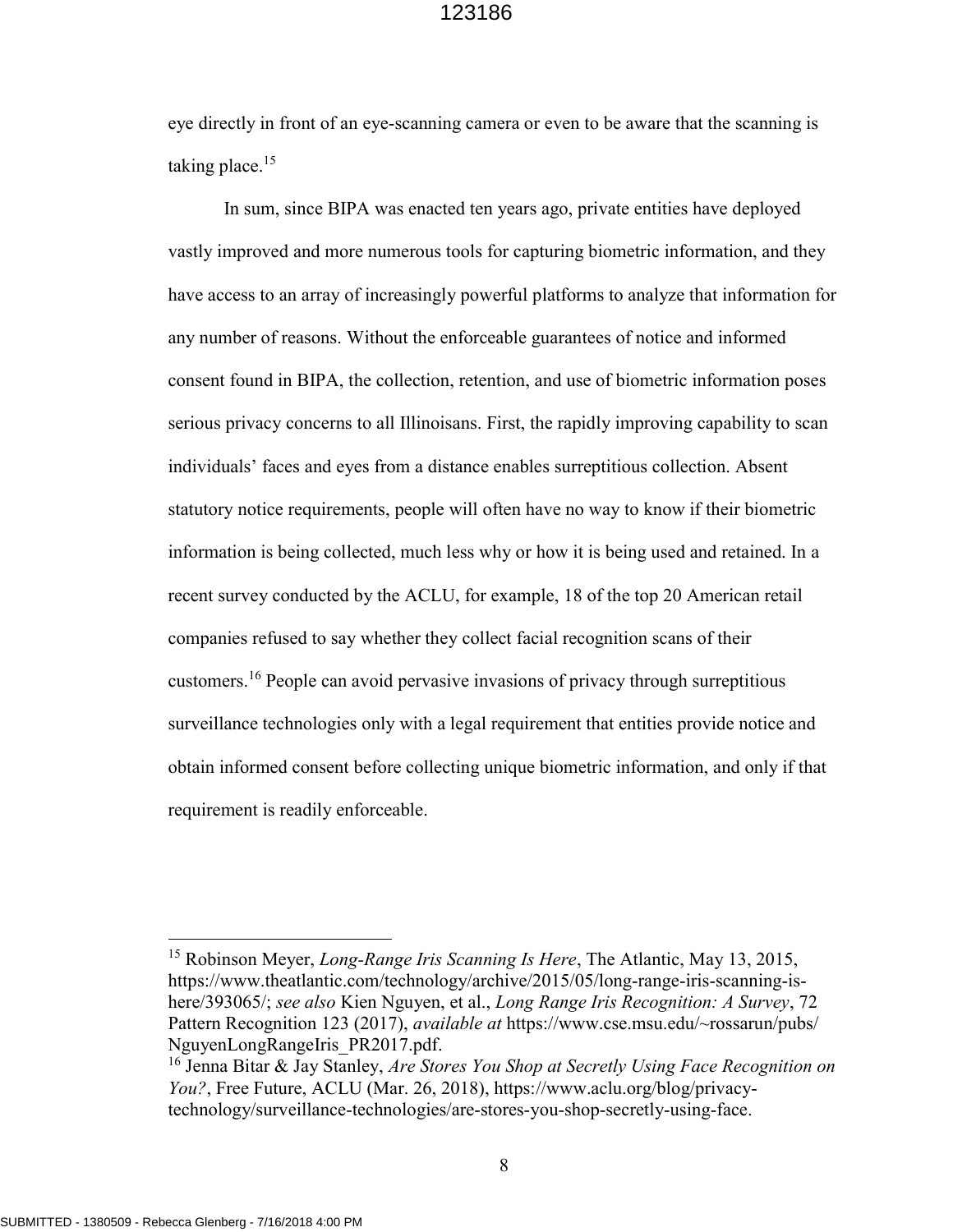Second, without the legal protections afforded by BIPA, people cannot control the dissemination of their biometric information and cannot know if information collected for one purpose is sold, traded, or used for another. This is frightening enough when commercial entities collect biometric information, but it is all the more so when law enforcement agencies access that information because law enforcement's ability to purchase or informally request biometric data collected by private entities can evade critical protections under the Fourth Amendment. See Carpenter v. United States, S. Ct. \_\_, 2018 WL 3073916 (U.S. June 22, 2018) (requiring search warrant for law enforcement access to certain sensitive records held by third-party companies). Easy law enforcement access to sensitive biometric data can also facilitate abusive practices, including enabling rogue police officers to more easily stalk and harass current or former intimate partners and others.<sup>17</sup> Individuals cannot have a meaningful opportunity to decide whether they wish their biometric identifiers to be collected unless they have an enforceable right to notice of the "specific purpose . . . for which . . . [the data] is being collected, stored, and used," 740 ILCS 14/15(b)(2), and to deny consent for its "disclos[ure or] redisclos[ure]," 740 ILCS 14/15(d)(1). Automated license plate reader (ALPR) technology provides a cautionary tale, serving as a model case of just how

-

<sup>&</sup>lt;sup>17</sup> Cf. Jim Avila, Alison Lynn, & Lauren Pearle, *Police Sergeant Had Secret Life as* Serial Rapist, ABC News, Aug. 30, 2010, https://abcnews.go.com/Primetime/illinoispolice-sergeant-jeffrey-pelo-doubled-serial-rapist/story?id=11497530 (Bloomington, IL police officer used "police computer . . . to run license plate searches on three of the victims" he targeted for stalking and rape); Lauren Kirchner, When Your Stalker Is a Cop, Pacific Standard, Nov. 6, 2014, https://psmag.com/news/stalker-cop-police-protectiondanger-crime-harassment-93995.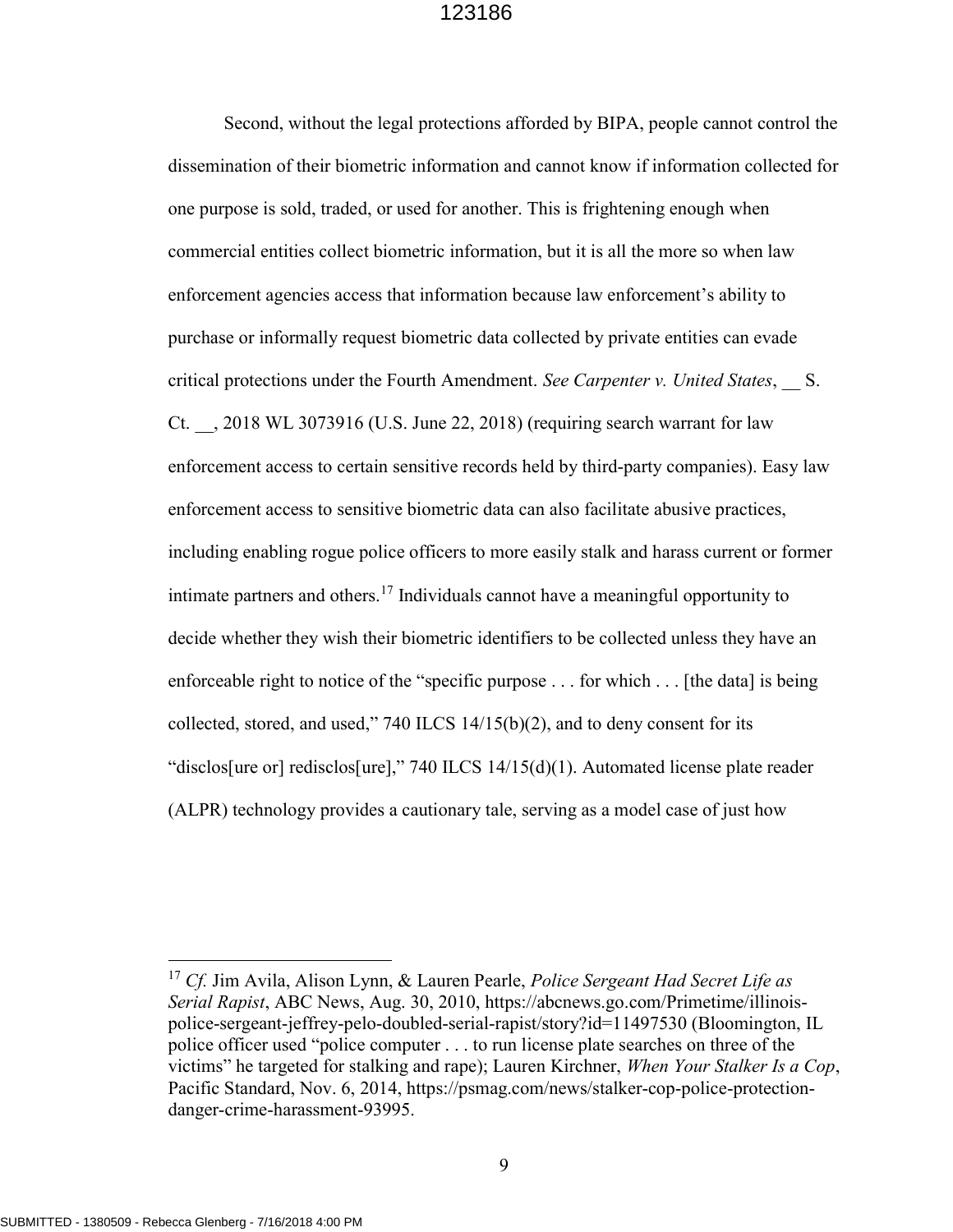prevalent this is, the technology both having expanded rapidly and deployed on a large scale without meaningful notice or informed consent.<sup>18</sup>

Unlike license plate numbers, passwords, ID cards, and social security numbers, biometric identifiers cannot be changed in the wake of unauthorized disclosure or misuse. In many cases, this information cannot be protected and concealed against unauthorized acquisition in the first instance because our faces, eyes, and voices are routinely and unavoidably exposed to public view. See 740 ILCS 14/5(c). Only strong and enforceable legal protections can safeguard against abuses of this highly sensitive data. As biometric technologies continue to advance and become increasingly ubiquitous in everyday life, the modest safeguards contemplated by the Illinois legislature more than a decade ago in BIPA become even more essential to protect personal privacy.

### II. FAILURE TO REQUIRE NOTICE AND INFORMED CONSENT FOR A COMPANY'S BIOMETRIC DATA PRACTICES HARMS INDIVIDUALS' PRIVACY INTERESTS AND IS A VIOLATION OF THE LAW.

The issue before this Court is whether failure to comply with the substantive provisions of BIPA is sufficient to show that the plaintiff is "aggrieved" by the defendants' violations of the statute. Amici support the plaintiff's position that

<sup>&</sup>lt;sup>18</sup> ALPRs are high-speed cameras that automatically photograph passing license plates, recording the date, time, and GPS coordinates of each plate, and constructing detailed profiles of large number of vehicles and, correspondingly, their drivers. See You Are Being Tracked: How License Plate Readers are Being Used to Record Americans' Movements, ACLU (July 2013). Police are able to circumvent limitations on their data collection by contracting with private companies that maintain their own ALPR networks. Vigilant Solutions ("Vigilant"), for example, offers police departments paid access to its database of more than five billion plate reads, which are collected at a rate of 150 million per month for "commercial applications such as access control, tolling, asset recovery and more." PlateSearch, Vigilant Solutions, https://www.vigilantsolutions.com/ products/license-plate-recognition-lpr/. The same dynamic can be expected for tracking data generated by private entities' collection of biometric information and concerns precisely the sort of protection that Illinois set out to ensure in its passage of BIPA.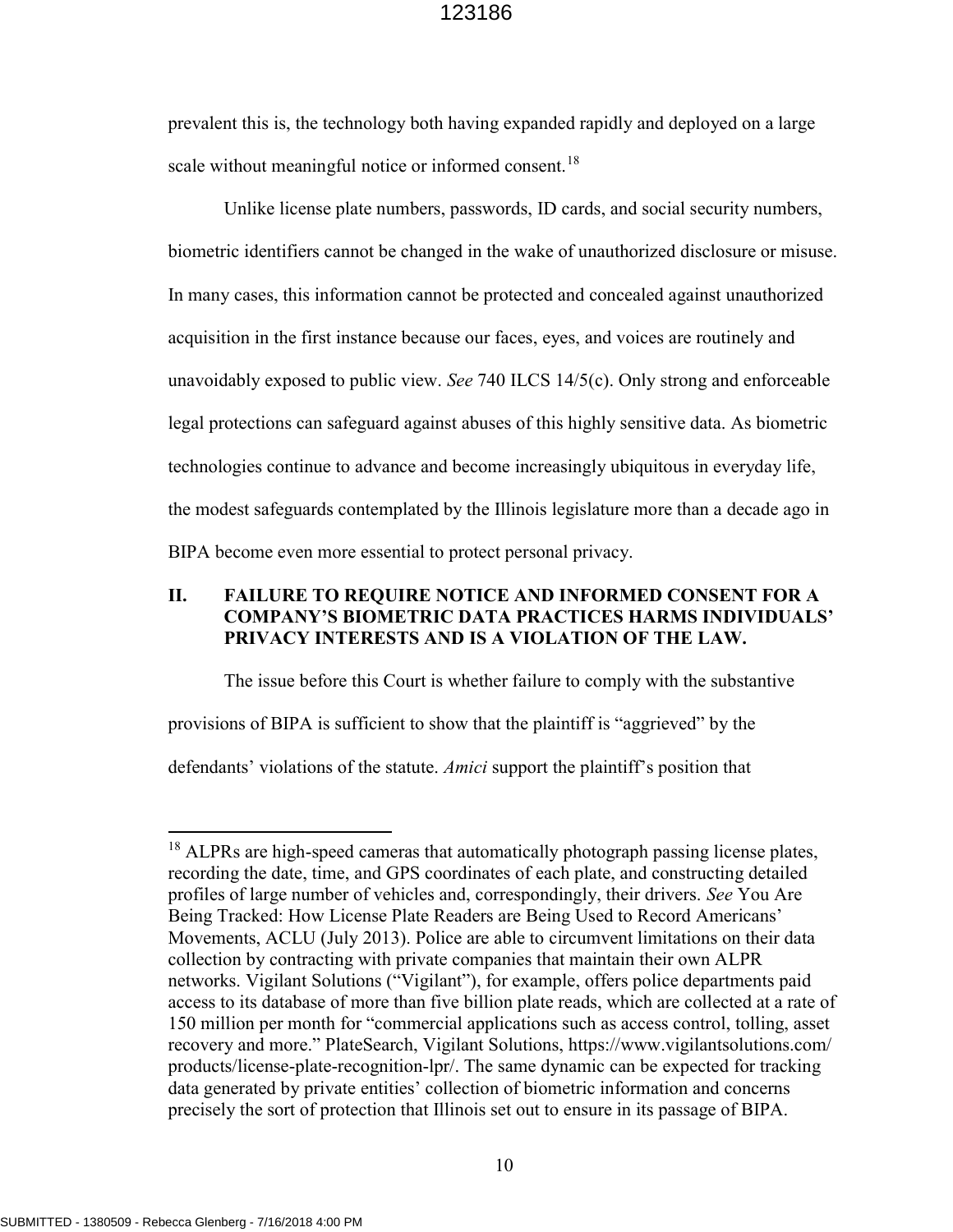fingerprinting an individual without disclosing how that information will be stored, used, or destroyed and without properly obtaining written consent creates an actionable privacy harm. The Illinois Court of Appeals has undervalued the essential importance of notice and informed consent to empower individuals to protect their privacy and, in doing so, acts contrary to privacy laws in the United States, generally, and the intentions of the drafters of BIPA, specifically.

Notice is the "most fundamental principle" of privacy protection. FED. TRADE COMM'N, PRIVACY ONLINE: A REPORT TO CONGRESS 7 (1998). "There is a sense in which notice underpins law's basic legitimacy." M. R. Calo, *Against Notice Skepticism in* Privacy (and Elsewhere), 87 NOTRE DAME L. REV. 1027, 1028 (2013). The function of notice is to provide the necessary transparency to enable meaningful consent. This meaningful consent is a prerequisite for individuals to maintain agency and autonomy.

Indeed, the Federal Trade Commission has acknowledged: "Without notice, a consumer cannot make an informed decision as to whether and to what extent to disclose personal information." FED. TRADE COMM'N, PRIVACY ONLINE: A REPORT TO CONGRESS 7 (1998). The primacy of meaningful notice originates from the earliest deliberations about privacy protection within the federal government. In a 1973 report, an advisory committee within the U.S. Department of Health, Education, and Welfare initially proposed a set of Fair Information Practice Principles (FIPPs) to protect the privacy of personal data in record-keeping systems. Crucially, the committee stated that "[t]here must be no personal-data record-keeping systems whose very existence is secret" and that "[t]here must be a way for an individual to find out what information about him is in a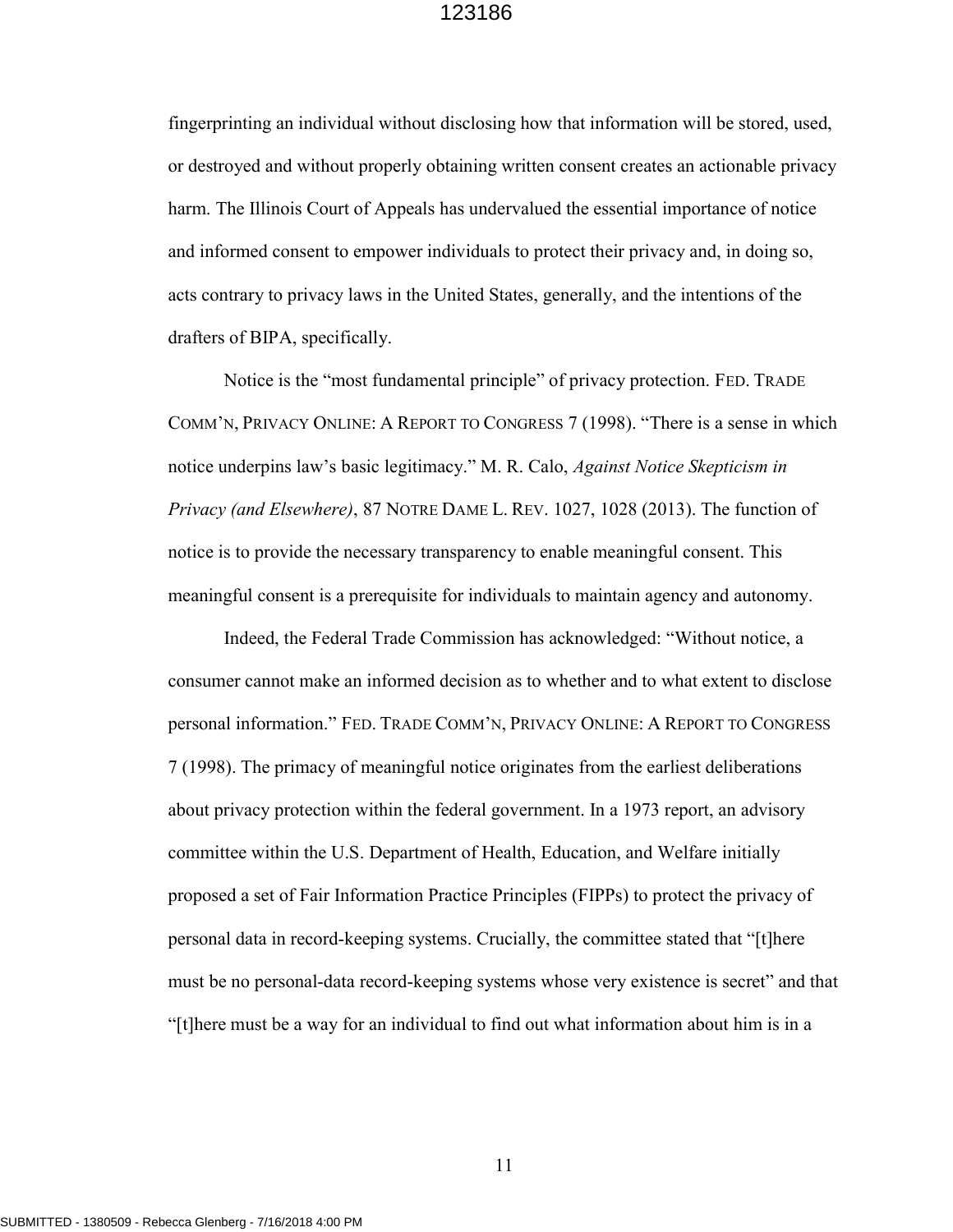record and how it is used."<sup>19</sup> As the federal government has observed, the FIPPs have informed both federal statutes and the laws of many states and are a basic practice of many organizations around the world.<sup>20</sup>

Federal privacy laws protect categories of sensitive information precisely by requiring entities to provide notice to consumers about their data practices. Such notice enables individuals to make informed decisions and, therefore, exercise their agency and autonomy. For example, the Gramm-Leach-Bliley Act requires financial institutions to provide customers and consumers notice of privacy practices, and financial regulators engaged in a lengthy rulemaking process to provide "more useful privacy notices." 72 Fed. Reg. 14939, 14943 (Mar. 29, 2007). Model notices permit customers to compare how different financial institutions share and disclose categories of individual financial information. Transparency about the data practices of health care providers can be even more consequential to individuals. The Health Insurance Portability & Accountability Act requires covered entities to provide notice "that provides a clear, user friendly explanation of individuals<sup>[']</sup> rights with respect to their personal health information and the privacy practices of health plans and health care providers."<sup>21</sup> The U.S. Department of Health and Human Services has explained that "[t]rust in electronic exchange of

<sup>19</sup> SEC'Y'S ADVISORY COMM. ON AUTOMATED PERS. DATA SYS., U.S. DEP'T OF HEALTH, EDUC. & WELFARE, RECORDS, COMPUTERS, AND THE RIGHTS OF CITIZENS XX-XXI (1973). <sup>20</sup> FEDERAL OFFICE OF MANAGEMENT AND BUDGET, CIRCULAR NO. A-130, MANAGEMENT OF FEDERAL INFORMATION RESOURCES (Dec. 25, 1985, Revised 2016).

12

-

<sup>&</sup>lt;sup>21</sup> Dep't of Health & Human Servs., Model Notices of Privacy Practices, https://www.hhs.gov/hipaa/for-professionals/privacy/guidance/model-notices-privacypractices/index.html (last visited June 25, 2018).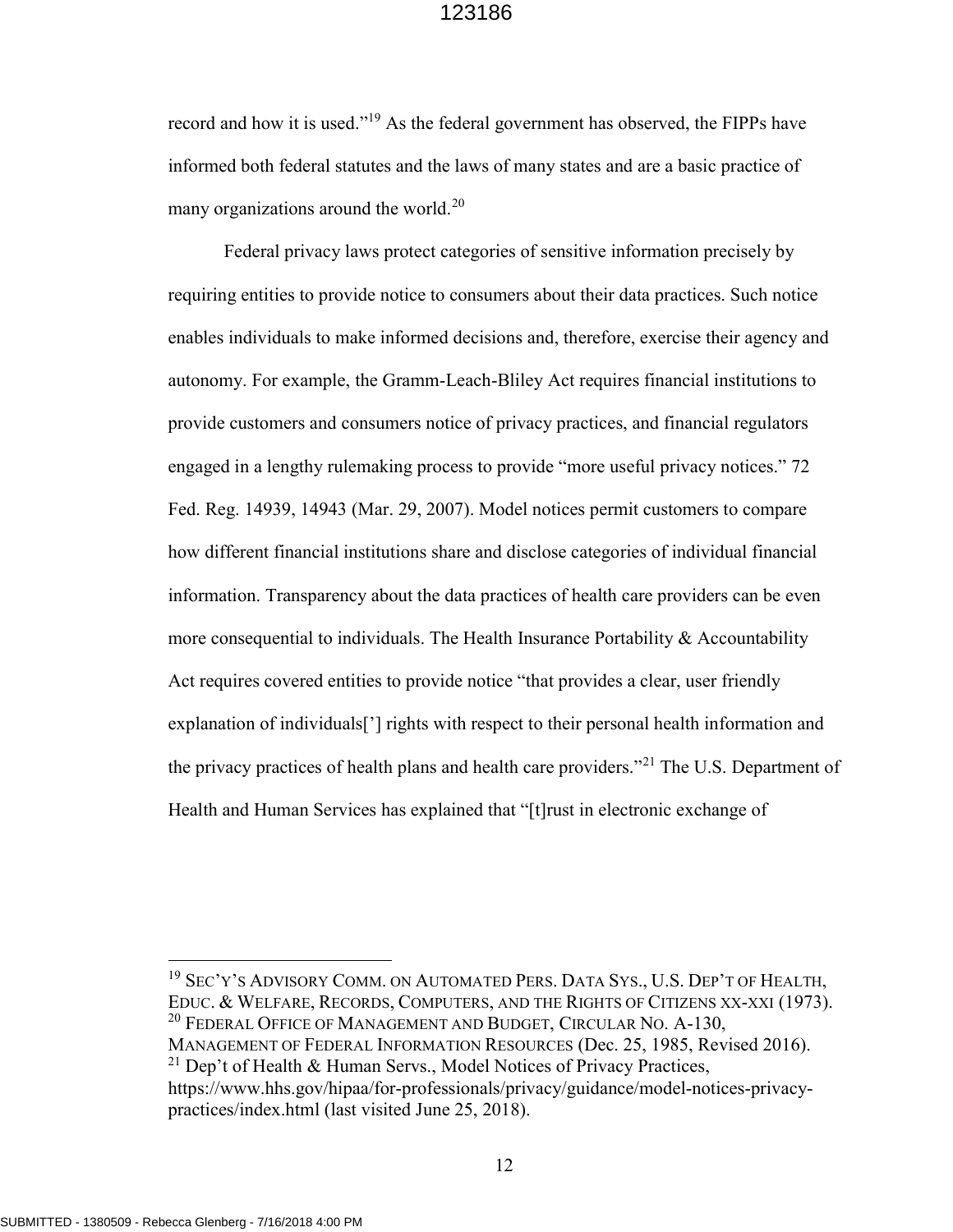individually identifiable health information can best be established in an open and transparent environment."<sup>22</sup> Failure to provide notice effectively undermines trust.

When legislators enact new notice requirements, they typically do so in response to identified concerns about data collection, use, or dissemination. For example, the Video Privacy Protection Act (VPPA) is similar to BIPA in both legislative history and effect. The VPPA was enacted after a Washington, D.C.-area video rental store provided the video rental records of Judge Robert Bork to a reporter upon request. Senator Paul Simon cautioned then that "[e]very day Americans are forced to provide to businesses and others personal information without having any control over where that information goes." 134 Cong. Rec. S5401 (May 10, 1988). To address this concern, the VPPA restricts disclosure of personally identifiable information that is linked to requesting or obtaining specific video materials or services. 18 U.S.C.  $\S 2710(a)(3)$ . In order to disclose personally identifiable information beyond an enumerated list of exceptions, video tape service providers are required to obtain from individuals "informed, written consent" that is "in a form distinct and separate from any form setting forth other legal or financial obligations of the consumer" and that is obtain at the time of the disclosure or in advance. 18 U.S.C. § 2710(b)(2)(B).

Importantly, laws that provide details as to what precisely should be disclosed in a notice provide a minimum guidepost for businesses to follow. Recognizing the Orwellian potential of two-way cable television systems, Congress passed the Cable

<sup>&</sup>lt;sup>22</sup> Office of the Nat'l Coordinator for Health Info. Tech., NATIONWIDE PRIVACY AND SECURITY FRAMEWORK FOR ELECTRONIC EXCHANGE OF INDIVIDUALLY IDENTIFIABLE HEALTH INFORMATION 7, Dep't of Health & Human Servs. (2008), *available at* https://www.healthit.gov/sites/default/files/nationwide-ps-framework-5.pdf.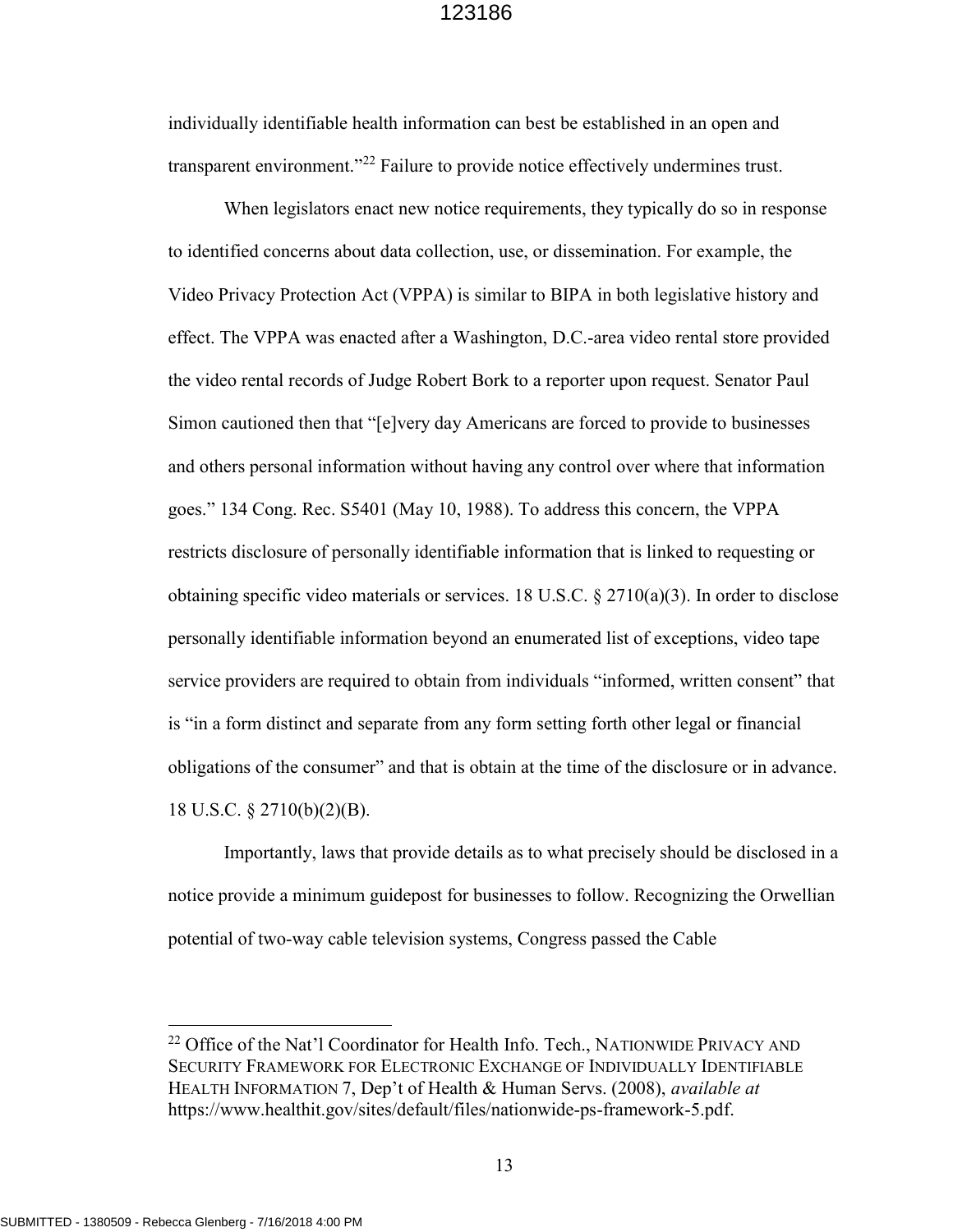Communications Policy Act (CCPA), which creates a framework for protecting the

privacy of cable subscribers. Michael I. Meyerson, The Cable Communications Policy

Act of 1984: A Balancing Act on the Coaxial Wires, 19 GA. L. REV. 543, 612 (1985). The

CCPA's framework is built on guaranteeing subscribers' rights to know what information

is being maintained about them. Specifically, it requires cable operators provide a

"separate, written statement" that "clearly and conspicuously informs" subscribers of:

(A) the nature of personally identifiable information collected or to be collected with respect to the subscriber and the nature of the use of such information;

(B) the nature, frequency, and purpose of any disclosure which may be made of such information, including an identification of the types of persons to whom the disclosure may be made;

(C) the period during which such information will be maintained by the cable operator;

(D) the times and place at which the subscriber may have access to such information . . . ; and

(E) the limitations provided by this section with respect to the collection and disclosure of information.

47 U.S.C.  $\S 551(a)(1)$ . Also, the CCPA requires cable companies to obtain the customer's opt-in consent before collecting or disclosing personally identifiable information about them. 47 U.S.C.  $\S$  551(b)(1), (c)(1). These provisions detail the precise data practices with which Congress was concerned and, like the VPPA, the statute provides a private right of action for any individual aggrieved by a cable operator's failure to comply with the CCPA. 47 U.S.C. § 551(f).

The privacy legal landscape has demonstrated profound respect for the role transparency plays in protecting individuals' privacy. This framework recognizes the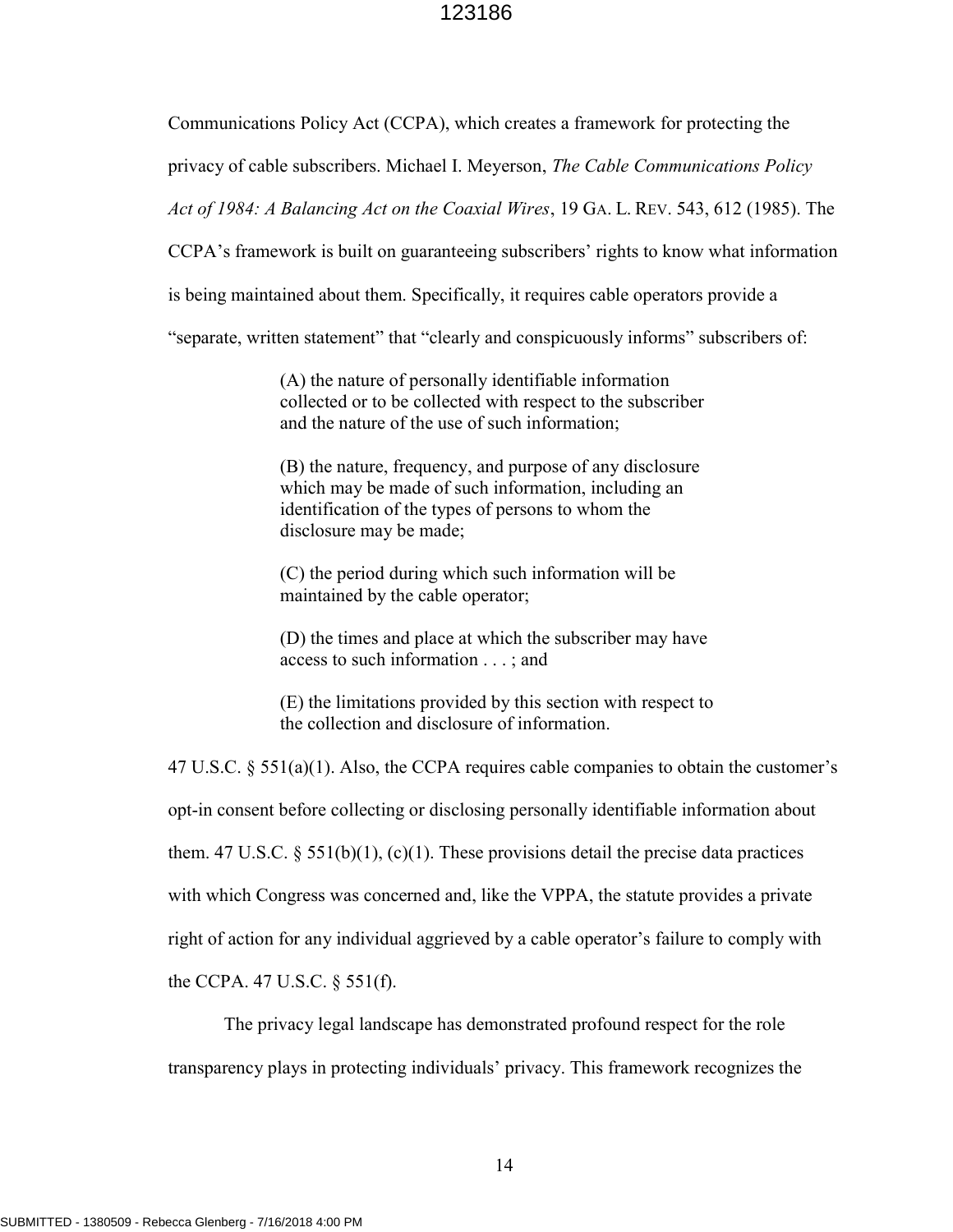importance that notice plays in empowering individuals to understand how emerging technologies will impact their autonomy and agency, which is also supported across privacy law and policy.<sup>23</sup>

#### III. NOTICE IS A SUBSTANTIVE RIGHT UNDER BIPA.

The Illinois legislature intended the requirement that a company provide adequate notice to be essential for compliance with BIPA. The legislature enacted BIPA in response to concerns over the risks posed by biometric data collection. Legislators were especially concerned with fingerprint scanners used in stores and other functionally nonvoluntary environments. 740 ILCS 14/5. After Pay By Touch, a vendor used in Illinois grocery stores, filed for bankruptcy and, in despair, attempted to sell the bank of biometric data that it had collected over the years to a third-party, Representative Joseph Lyons suggested that BIPA was necessary because individuals who used Pay By Touch were left "without any information as to how their biometric and financial data will be used."<sup>24</sup> Legislative findings specifically noted that consumers were unaware of the connection between biometric data and other personal information. 740 ILCS 14/5(d) (noting that the "overwhelming majority of members of the public are [wary] of the use of biometrics when such information is tied to finances and other personal information").

-

 $23$  Even industry practice reflects this understanding. Industry-crafted rules frequently emphasize the importance of notice, and this is especially true with respect to biometrics. For example, The International Biometrics + Identity Association has called on the private sector to develop policies to "clearly set forth how identification data will be collected, stored, accessed, and used, and that preserve the rights of individuals to limit the distribution of the data beyond the stated purposes." INT. BIOMETRICS IDENTITY ASS'N PRIVACY PRINCIPLES, https://www.ibia.org/privacy-principles (last visited June 25, 2018). <sup>24</sup> Justin O. Kay, *The Illinois Biometric Information Privacy Act*, Ass'N OF CORP. COUNS. (2017), http://www.acc.com/chapters/chic/upload/Drinker-Biddle-2017-1-BIPA-Article.pdf.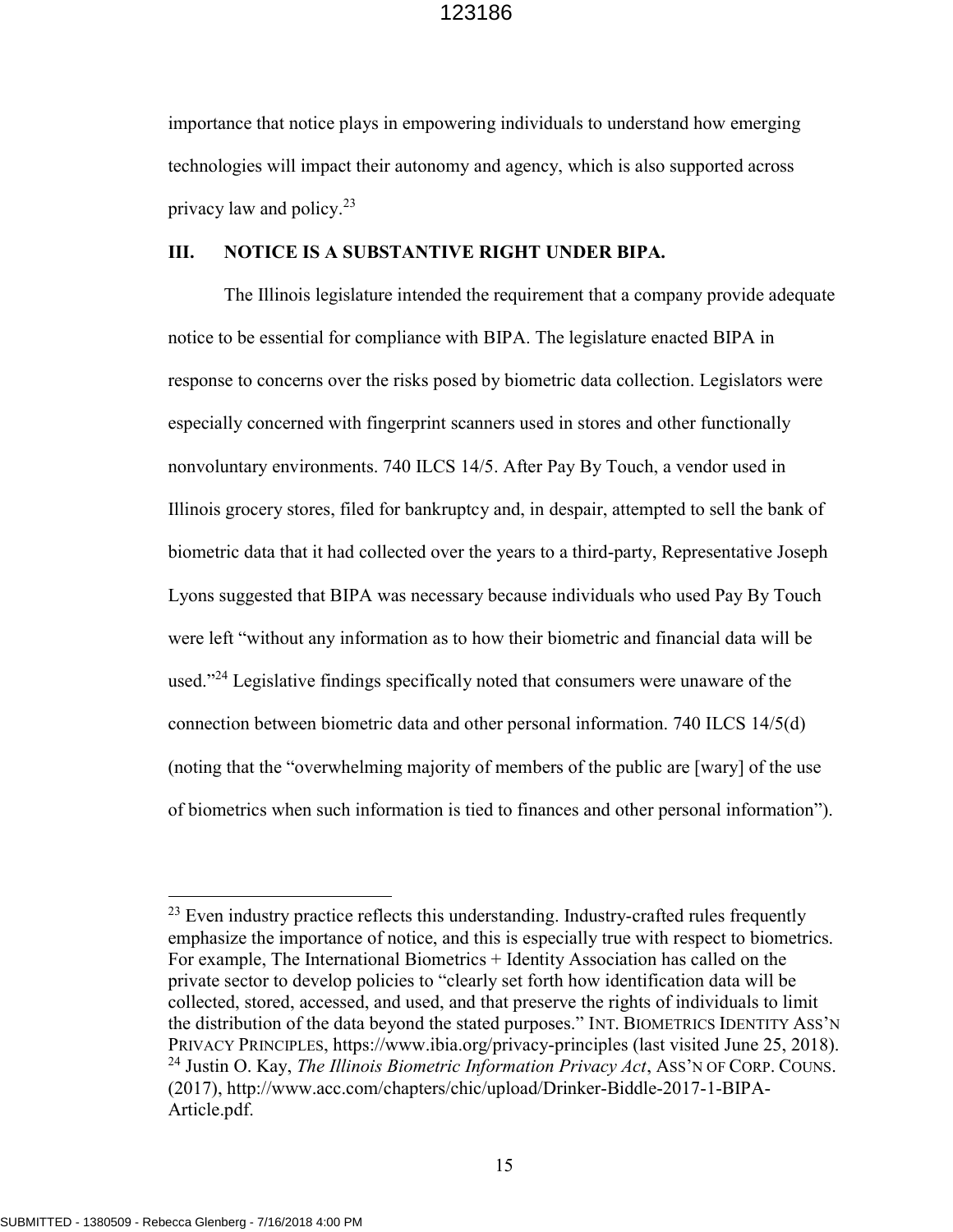Accordingly, the legislature recognized that "the public welfare, security, and safety will be served by regulating the collection, use, safeguarding, handling, storage, retention, and destruction of biometric identifiers and information." 740 ILCS 14/5(g).

A key facet of BIPA's regulation of biometric data retention, collection, disclosure, and destruction is the requirement of notice and informed consent. BIPA explicitly requires that a company obtain "a *written release* executed by the subject of the biometric identifier or biometric information or the subject's legally authorized representative." 740 ILCS 14/15(b)(3) (emphasis added). A "written release" is defined in the statute as "informed written consent." 740 ILCS 14/10. Black's Law Dictionary defines "informed consent" as "[a] person's agreement to allow something to happen, made with full knowledge of the risks involved and the alternatives." BLACK'S LAW DICTIONARY 368 (10th ed. 2014). Thus, in order for a business to comply with BIPA, it must ensure that its customers do in fact have full knowledge of the risks involved with the biometric data collection. The only way to have full knowledge of the risks involved with the collection of some data is to be provided adequate notice surrounding the collection of that data.

In the case of the defendants' BIPA violations, in the absence of any notice, there is no way that the plaintiff could be said to have had "full knowledge of the risks involved" with the collection of his biometric data. Therefore, along with the repeated injunctions that notice must be "in writing," the language of informed consent in BIPA demonstrates that its drafters intended to combat the exact type of violation that the defendants are alleged to have committed in this case.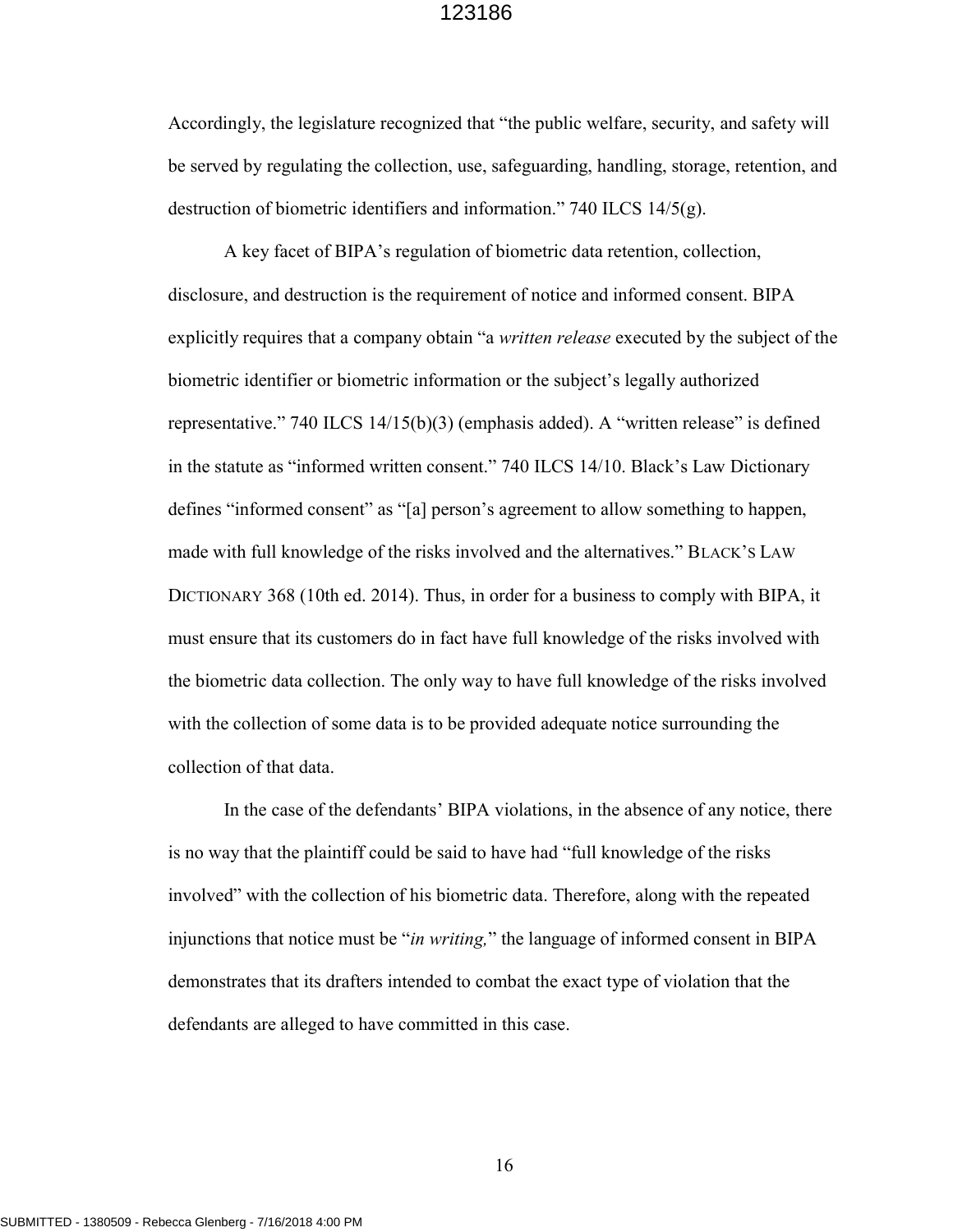A court interpreting BIPA also has highlighted that notice plays a fundamental role in enabling an individual's control of his or her data. In Patel v. Facebook, Inc., suit was brought against Facebook alleging the unlawful collection and storage of biometric data without prior consent through the use of its "Tag Suggestions" feature. Patel v. Facebook, Inc., No. 15-cv-4265 (N.D. Ill. filed May 14, 2015) (subsequently transferred to the U.S. District Court for the Northern District of California and currently on appeal to the U.S. Court of Appeals for the Ninth Circuit). "Tag Suggestions" functions by allowing Facebook to scan incoming photographs uploaded to the site using "state-of-theart facial recognition technology." Facebook's technology extracts biometric identifiers from the photographs in order to predict the users' identity and offer "tag" suggestions. In evaluating the existence of a concrete injury, the court explained that when companies simply disregard BIPA's notice and consent requirements that "the right of the individual to maintain her biometric privacy vanishes into thin air. The precise harm the Illinois legislature sought to prevent is then realized." Patel v. Facebook, Inc., 290 F. Supp. 3d 948, 954 (N.D. Cal. 2018) (order denying renewed motion to dismiss for lack of subject matter jurisdiction) (emphasis added). In the case at bar, the defendants failed to provide the notice needed in order for the plaintiff to provide informed, meaningful consent. As such, the plaintiff could not effectuate his privacy rights under BIPA and, as a result, was deprived of agency and autonomy. This is exactly the injury that BIPA was intended to foreclose, and it enacts a substantial harm on the person denied the right to receive notice and provide consent.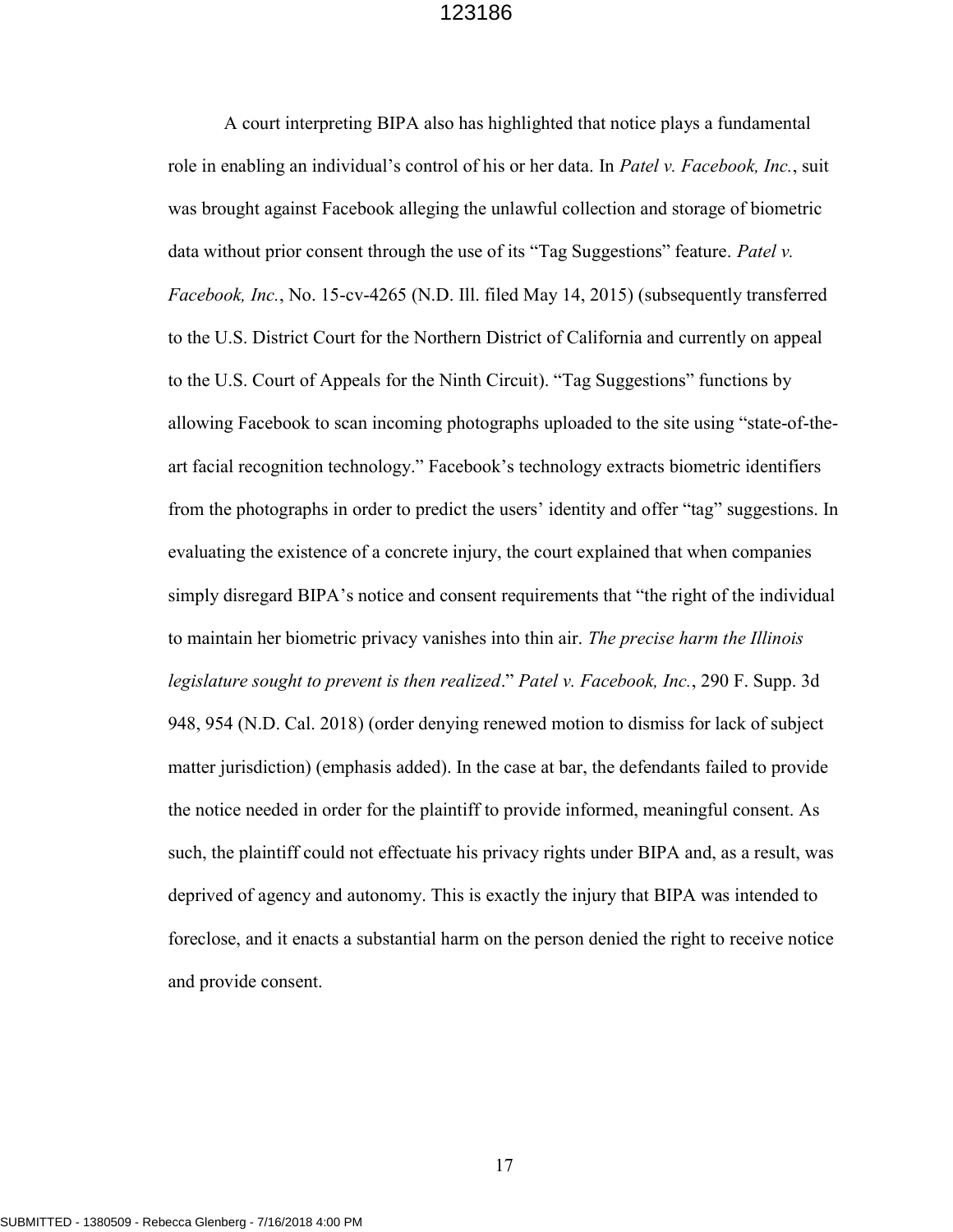## IV. THE STATUTORY RIGHT TO NOTICE AND INFORMED CONSENT CAN ONLY BE PROTECTED THROUGH ROBUST PRIVATE ENFORCEMENT.

## A. The Illinois legislature intended strong enforcement of BIPA's protections through private litigation.

Section 20 of BIPA creates an express private right of action for "[a]ny person aggrieved by a violation of this Act." 740 ILCS 14/20. To incentivize private individuals to bring lawsuits to remedy violations of the rights that BIPA protects, the statute includes "liquidated damages" provisions guaranteeing that an individual will receive at least \$1,000 in compensation for each negligent violation of the act (if their actual damages are greater than or equal to \$0 and less than or equal to \$999) and at least \$5,000 in compensation for each intentional or reckless violation of the act (if their actual damages are greater than or equal to \$0 and less than or equal to \$4,999). 740 ILCS 14/20(1), (2). The inclusion of these statutory liquidated damages provisions are evidence of the Illinois legislature's intent to allow a private cause of action where there is no injury beyond loss of the statutory rights to notice and informed consent and where any additional injury is small or difficult to prove. BIPA further incentivizes private enforcement by authorizing the recovery of "reasonable attorneys' fees and costs, including expert witness fees and other litigation expenses." 740 ILCS 14/20(3). Notably, there is no provision authorizing the Illinois Attorney General to enforce BIPA. Taken together, these provisions clearly evince the Illinois legislature's intent to create a robust enforcement regime that relies on private litigants to ensure compliance with BIPA's requirements of notice and informed consent.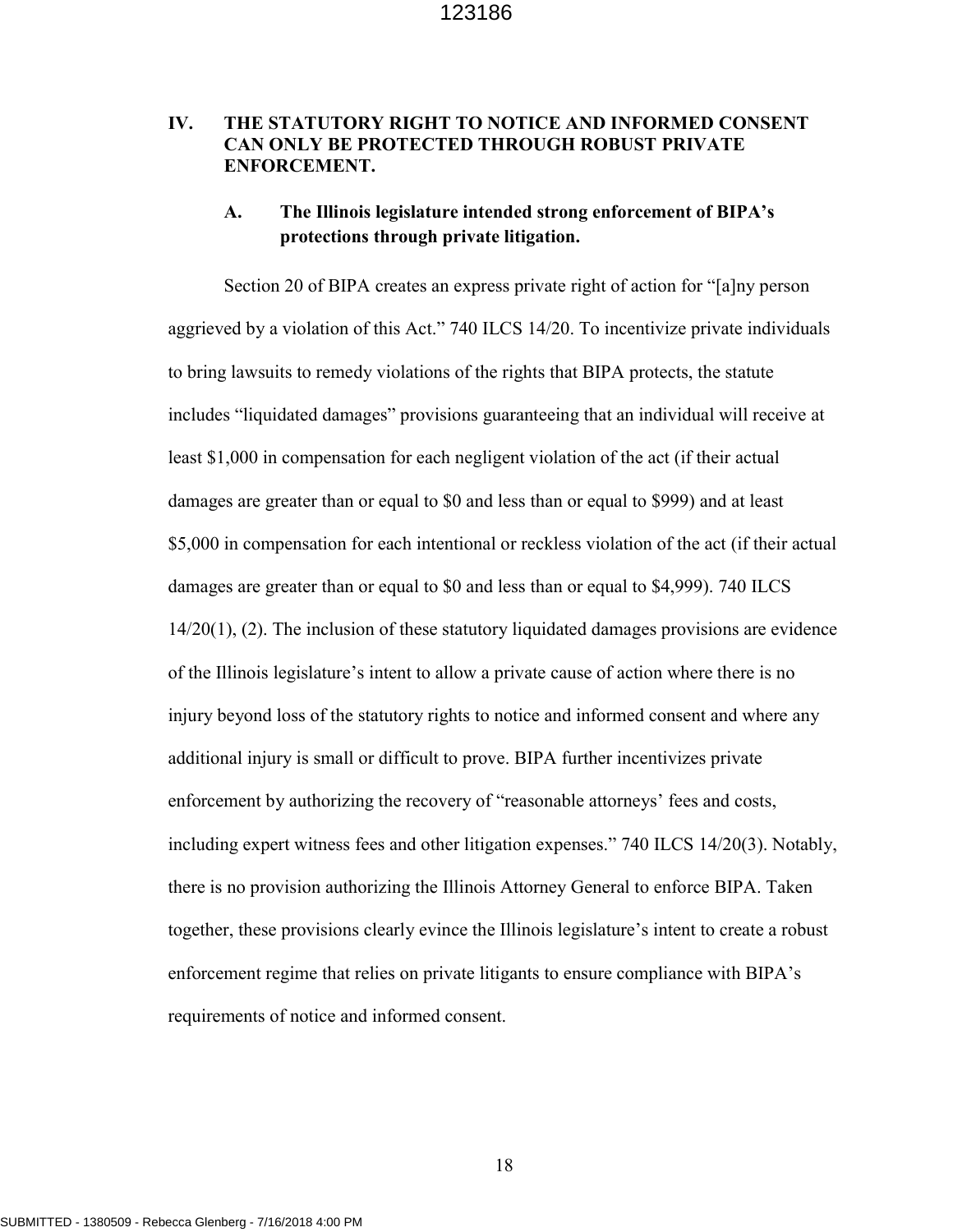### B. Private litigation is a critical enforcement mechanism in the American legal system.

The American legal system relies upon ex post private enforcement as an important complement to ex ante public regulation. See generally J. Maria Glover, The Structural Role of Private Enforcement Mechanisms in Public Law, 53 WM. & MARY L. REV. 1137, 1149 (2012) (tracing the "historical origins of the United States' diffuse system of regulation and the role that private-party litigants play as regulators in that system" and exploring "the American regulatory system's functional dependence on private regulation and the mechanisms that enable it"). This reliance has historical roots in our "inherited regulatory design, which relied largely on private suits brought pursuant to common law doctrines." Id. at 1147.

The role of private litigation in many areas of substantive law was enhanced throughout the second half of the twentieth century when Congress passed numerous statutes containing express private-right-of-action provisions. Id. at 1148. Congress' decision to "vest in private parties a great deal of responsibility for enforcement by extending the statutory mechanisms provided to private parties in order to facilitate and incentivize private suits" while, simultaneously, to "decrease the enforcement mechanisms available to relevant public regulatory bodies, which have suffered budget cuts and have decreased their enforcement efforts," occurred across a "wide range of substantive areas, ranging from consumer lending to civil rights abuses to antitrust." Id. at 1151. The result is that many federal statutes, particularly consumer protection statutes, provide for an express private right of action.<sup>25</sup>

<sup>&</sup>lt;sup>25</sup> See, e.g., Fair Credit Reporting Act, 15 U.S.C.A. § 1681n; Cable Communications Policy Act, 47 U.S.C. § 551(f); Drivers' Privacy Protection Act, 18 U.S.C. § 2724;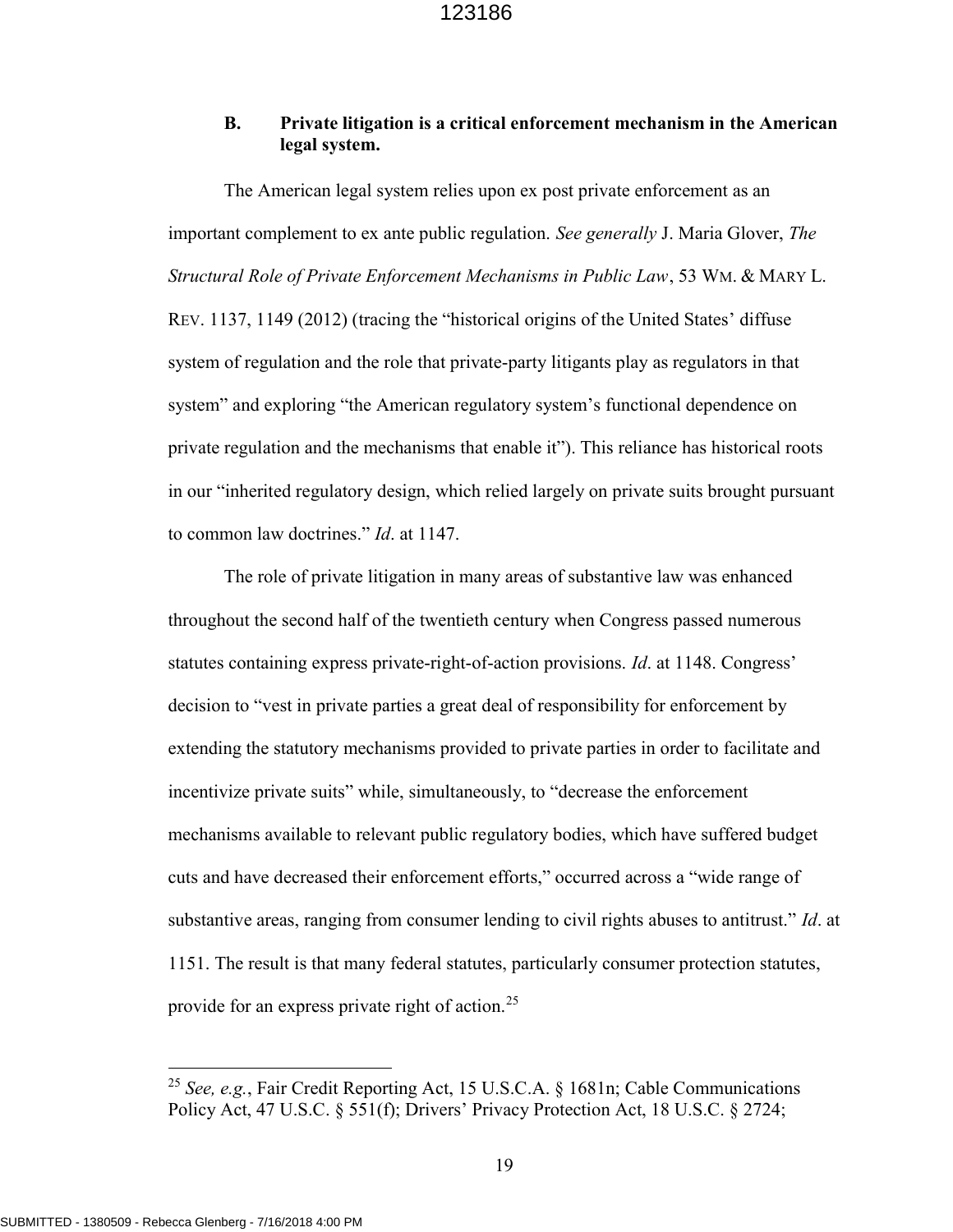A similar trend was seen at the state level. See, e.g., Dee Pridgen, Wrecking Ball Disguised as Law Reform: ALEC's Model Act on Private Enforcement of Consumer Protection Statutes, 39 N.Y.U. REV. L. & SOC. CHANGE 279, 283 (2015) ("While it first seemed that state laws would rely on the enforcement powers of the state governments alone, the need to also utilize private litigants eventually became clear to both state legislatures and their allies in the state and federal governments. The incorporation of private rights of action to the state UDAP [unfair or deceptive acts or practices] laws took place gradually, mostly occurring during the period of 1970-1980."). Like their federal counterparts, many state consumer protection laws include express private-right-of-action provisions.<sup>26</sup> In a 1979 speech, the former director of the Federal Trade Commission's Bureau of Consumer Protection summarized the argument for private enforcement of state UDAP laws as follows: "If states, because they are closer to the people, can be more responsive and tailor remedies to individual areas better than the federal government can, individual consumers are even better at that. Also, obviously, there is an even greater deterrent effect on wayward businesses." Id.

To ensure that private-right-of-action provisions are utilized, statutes often include "other enforcement incentives, such as damage multipliers, statutory damages, punitive damages, and fee-shifting." Glover, The Structural Role of Private Enforcement

Employee Polygraph Protection Act, 29 U.S.C. § 2005(c); Privacy Act, 5 U.S.C. § 552a(g)(1); Privacy Protection Act, 42 U.S.C. § 2000aa-6(a).

<sup>&</sup>lt;sup>26</sup> See, e.g., California's Invasion of Privacy Act, Cal. Penal Code § 637.2 (2018); Ohio's Telephone Solicitation Sales Act, Ohio Rev. Code Ann. § 4719.12 (2018); Tennessee's Video Consumer Privacy Act, Tenn. Code Ann. § 47-18-2201 (2018); Connecticut's Communications Consumer Privacy Act, Conn. Gen. Stat. Ann. § 53-422 (2018); Michigan's Preservation of Personal Privacy Act, Mich. Comp. Laws Ann. § 445.1715 (2018).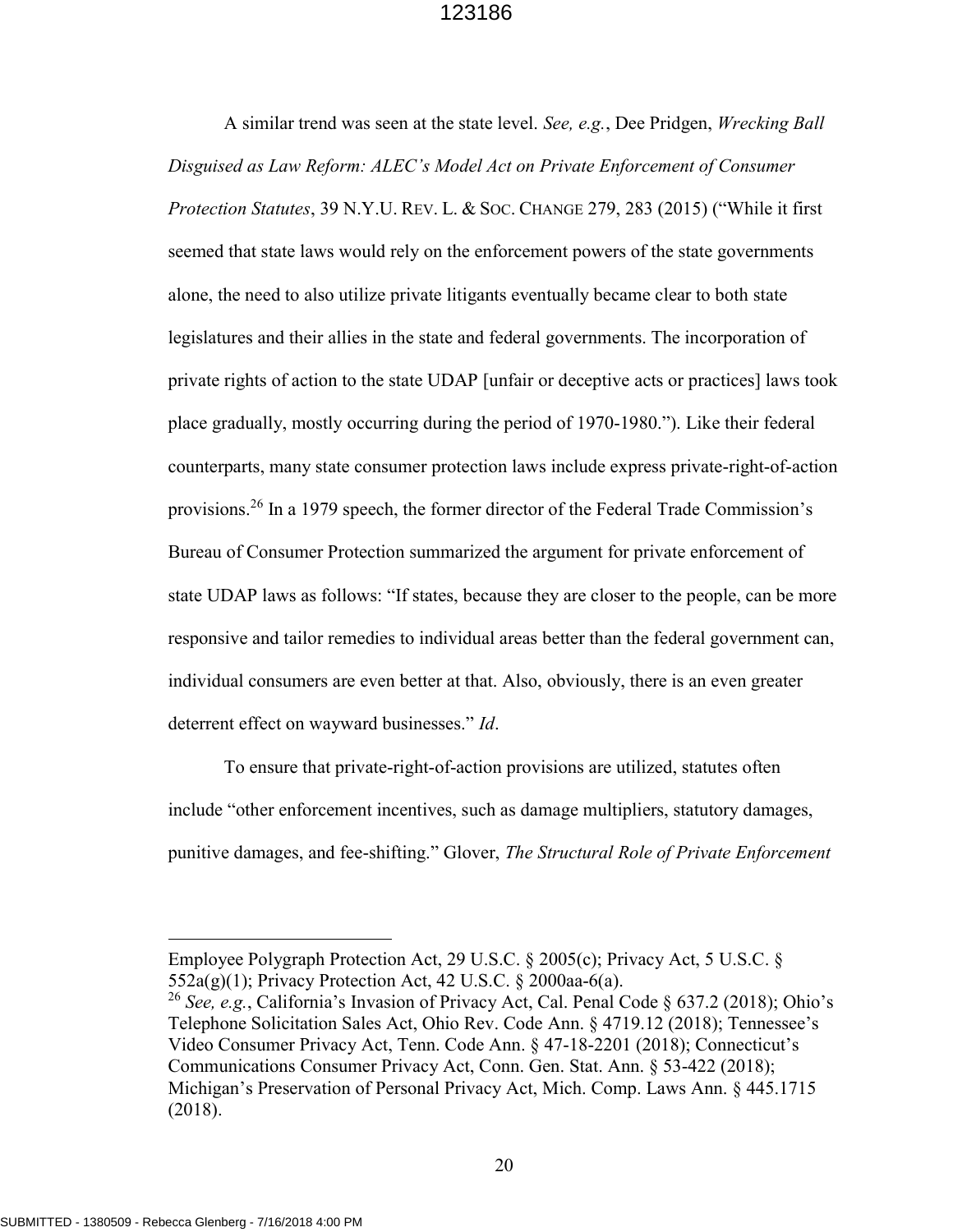Mechanisms in Public Law, at 1151 (collecting examples); see also Pridgen, Wrecking Ball Disguised as Law Reform, at 284 (noting that the provisions under the Clayton Act that provide for treble damages and attorney fees have been "so successful that ninetyfive percent of all antitrust cases are brought by private plaintiffs"). Statutory liquidated damages provisions (also referred to as statutory minimum damages provisions), like those contained in BIPA, are an important feature of private enforcement regimes, especially in the context of consumer protection and consumer rights. See, e.g., Pridgen, Wrecking Ball Disguised as Law Reform, at 289 ("Statutory minimum . . . damages are . . . a common feature of state UDAP statutes.").

Such provisions are important because they guarantee that the plaintiff receives a minimum amount of compensation, and violators are held to account for their statutory violations, even when the plaintiff has suffered no actual money damages, a small amount of damages, or damages that are difficult to quantify. For example, this Court has explicitly recognized that statutory liquidated damages act as "an incentive for private parties to enforce" the law because "actual losses associated with individual violations" may be small. *Standard Mut. Ins. Co. v. Lay*, 989 N.E.2d 591, 600 (Ill. 2013) (discussing the statutory damages provision of the federal Telephone Consumer Protection Act). Other state supreme courts have explicitly recognized the need for statutory damages when the consumer has suffered no actual money damages, see, e.g., Zanakis-Pico v. Cutter Dodge, Inc., 98 Haw. 309, 316, 47 P.3d 1222, 1229 (2002) (holding that plaintiffs may recover statutorily prescribed damages from a company that engaged in deceptive practices even though the plaintiffs had not actually purchased the products fraudulently advertised by the company and observing that it would be "most strange if the legislature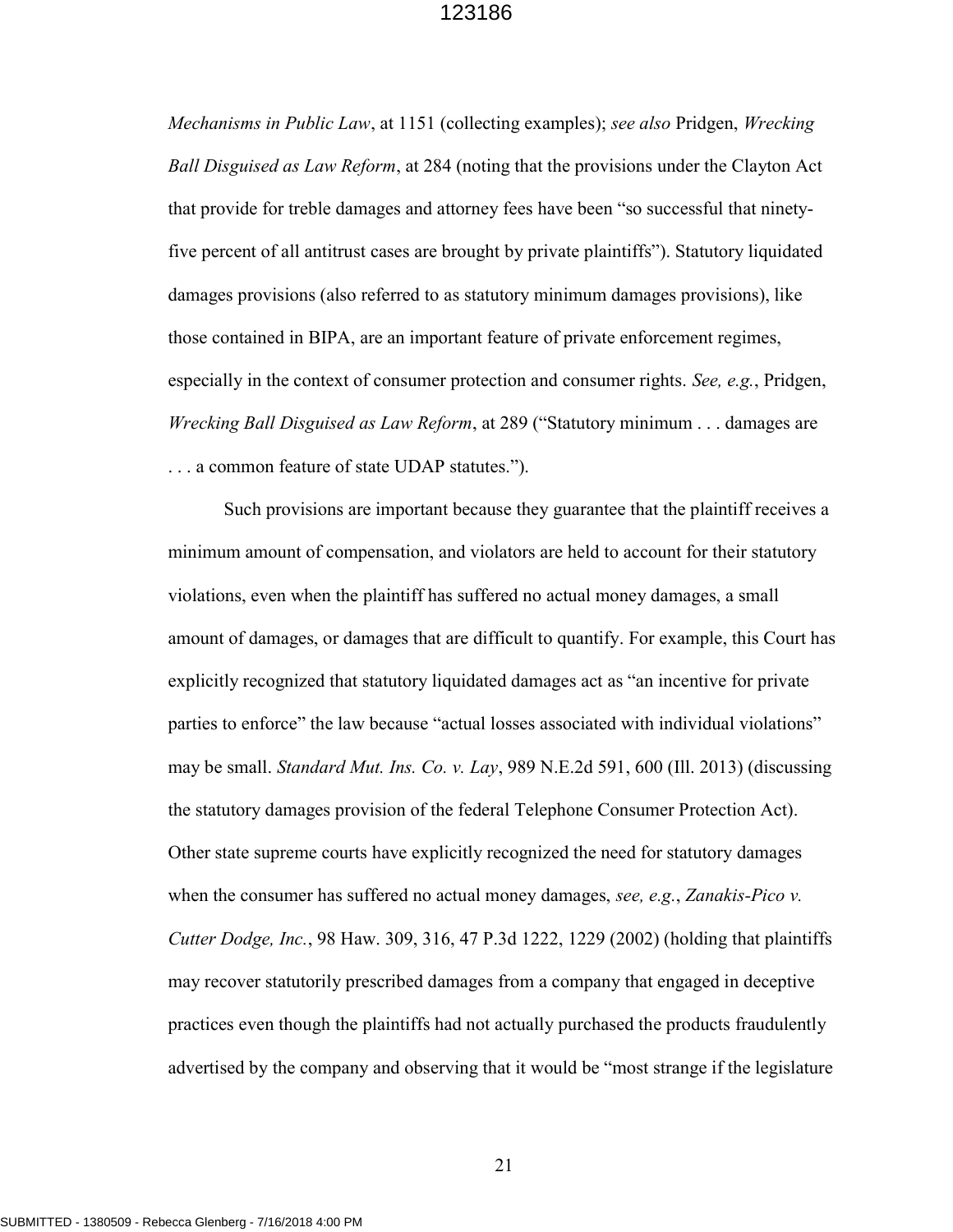had sought to protect such persons but failed to provide them with any remedy"). The incentivizing function of statutory damages provisions is especially important in the context of individual privacy rights because, in many instances, both the harm and resulting damages might be difficult to quantify. As the Illinois legislature recognized when it enacted BIPA, "[t]he full ramifications of biometric technology are not fully known." 740 ILCS 14/5(f).

### C. A conclusion in this case that the plaintiff is not "aggrieved" would severely undercut the private enforcement mechanism that the Illinois legislature created in BIPA.

If this Court ultimately concludes that the plaintiff in this case is not an "aggrieved person" under BIPA, not only would this plaintiff be unable to hold these defendants accountable for their clear violations of BIPA's notice and informed consent requirements, but future potential plaintiffs would be similarly hamstrung in their efforts to hold wrongdoers accountable. Judicial restrictions on legislatively-created private enforcement mechanisms can "lead to undesirable consequences for the vindication of substantive rights or the deterrence of socially undesirable conduct." Glover, The Structural Role of Private Enforcement Mechanisms in Public Law, at 1142 (collecting sources). For example, in the context of federal civil rights law, scholars have noted the "insidious" practice of some federal courts of "leav[ing] the formal right in place, but . . . constrict[ing] the remedial machinery." Pamela S. Karlan, Disarming the Private Attorney General, 2003 U. ILL. L. REV. 183, 185 (2003). "At best, this will dilute the value of the right, since some violations will go unremedied. At worst, it may signal [to] potential wrongdoers that they can infringe the right with impunity." Id. at 185. Thus, "the availability of meaningful ex post private enforcement is a significant determinant of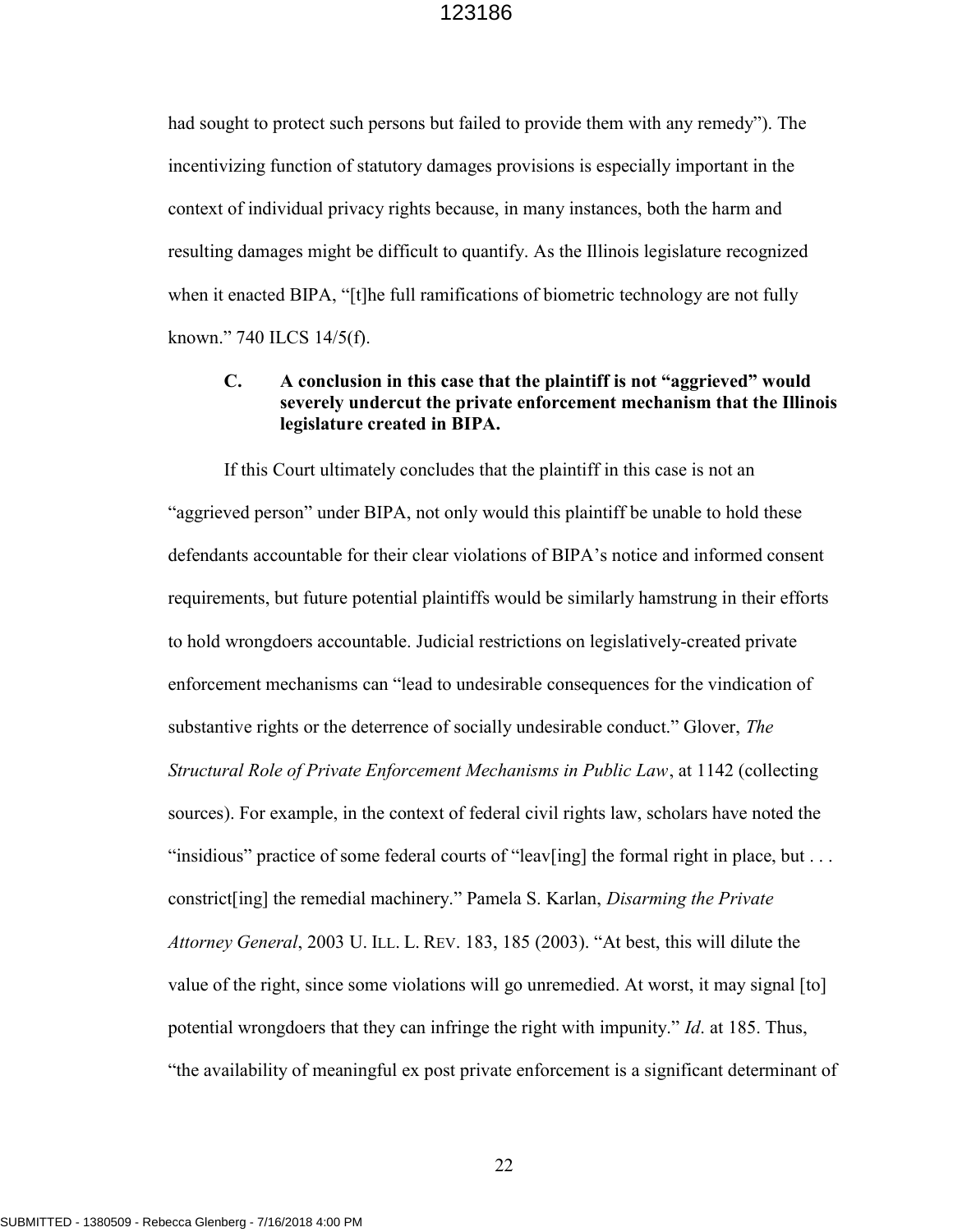the rule of law's operation within the United States." Glover, The Structural Role of Private Enforcement Mechanisms in Public Law, at 1153.

#### **CONCLUSION**

As discussed above, strong enforcement of BIPA's notice and informed consent requirements is especially important because of the particularly sensitive nature of an individual's biometric information. In enacting BIPA, the Illinois legislature created a remedial scheme to allow consumers to sue and demand pecuniary relief without proving that any actual damages occurred. This was done in recognition that, without notice, the collection of biometric information is surreptitious and that the privacy harms are difficult for the consumer to understand at the outset and discover after the fact. Adopting the defendants' reading of BIPA would effectively gut the statute's primary purpose and leave Illinoisans without meaningful recourse in a world of rapidly advancing technology and proliferating uses of biometric information. Thus, *amici* respectfully urge this Court to reverse the decision below.

Dated: July 5, 2018 Respectfully submitted,

/s/ Rebecca K. Glenberg Rebecca K. Glenberg ARDC No. 6322106 Roger Baldwin Foundation of ACLU, Inc. 150 North Michigan Ave., Suite 600 Chicago, IL 60601 (312) 201-9740 rglenberg@aclu-il.org

Nathan Freed Wessler American Civil Liberties Union Foundation 125 Broad St., 18th Fl. New York, NY 10004 (212) 549-2500 nwessler@aclu.org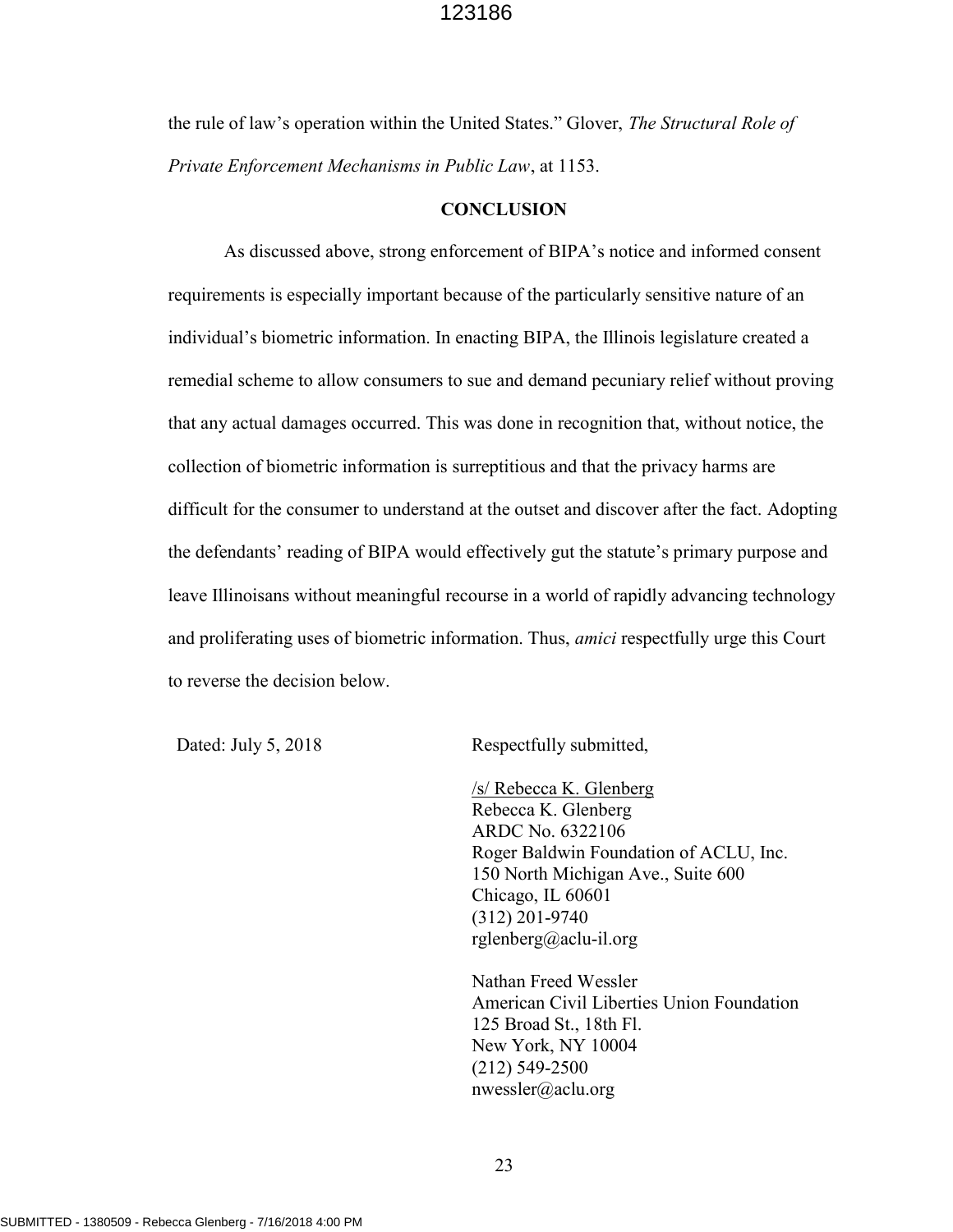Joseph Jerome Center for Democracy & Technology 1401 K St. NW, Suite 200 Washington, DC 2005 (202) 407-8812 jjerome@cdt.org

Megan Rosenfeld Chicago Alliance Against Sexual Exploitation 307 N. Michigan Ave., Ste. 1818 Chicago, IL 60601

Adam Schwartz Electronic Frontier Foundation 815 Eddy Street San Francisco, CA 94109 (415) 436-9333 adam@eff.org

Michael C. Landis Illinois PIRG Education Fund, Inc. 328 S. Jefferson St., Ste. 620 Chicago, IL 60661 (312) 544-4433 mlandis@pirg.org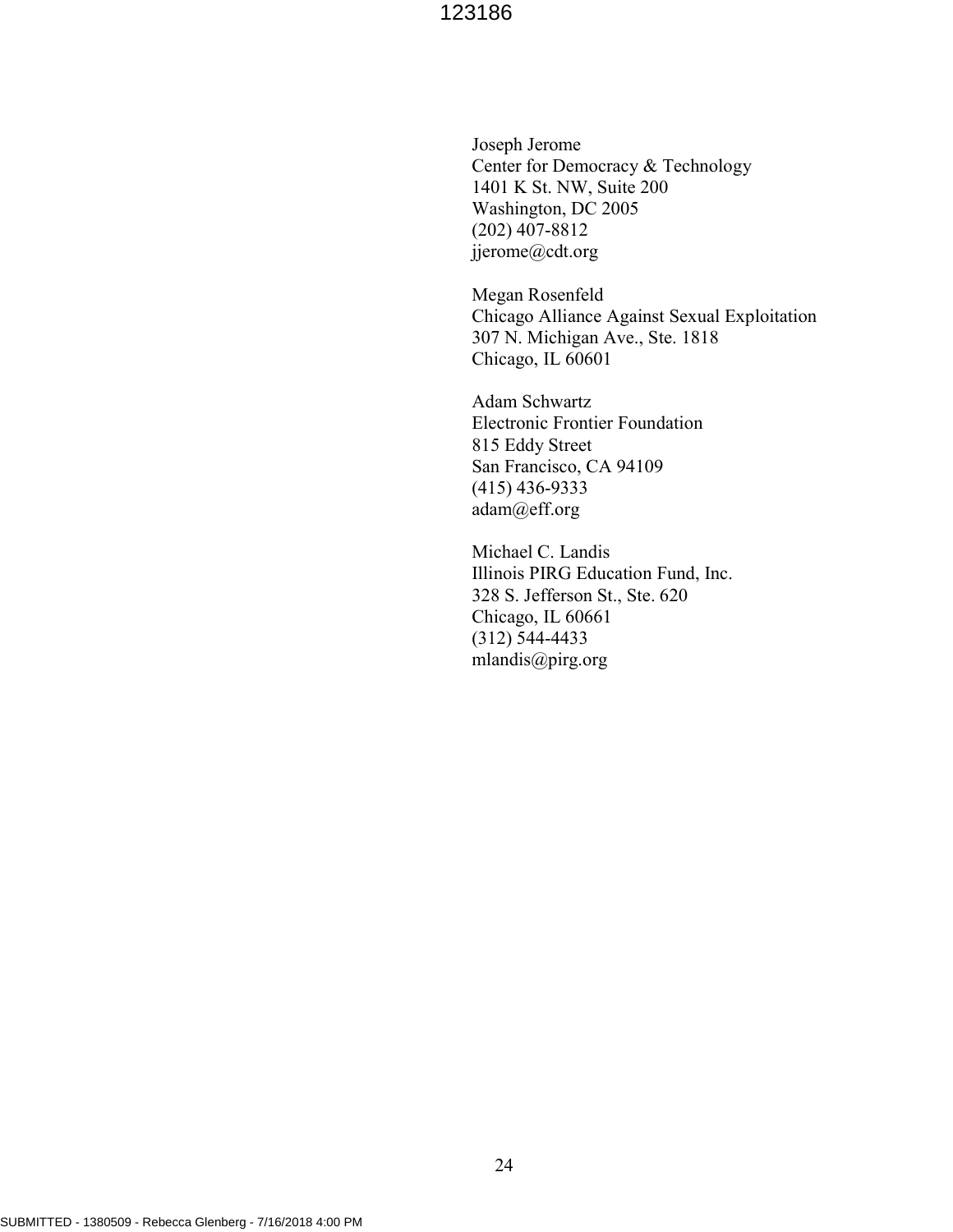## RULE 341(c) CERTIFICATE OF COMPLIANCE

I, Rebecca K. Glenberg, certify that this brief conforms to the requirements of Supreme Court Rules 341(a) and (b). The length of this brief, excluding pages containing the Rule 341(d) cover, the Rule 341(h)(1) statement of points and authorities, the Rule 341(c) certificate of compliance, the certificate of service, and those matters to be appended to the brief under Rule 342(a) is 7,056 words.

> /s/ Rebecca K. Glenberg Rebecca K. Glenberg Attorney for amici curiae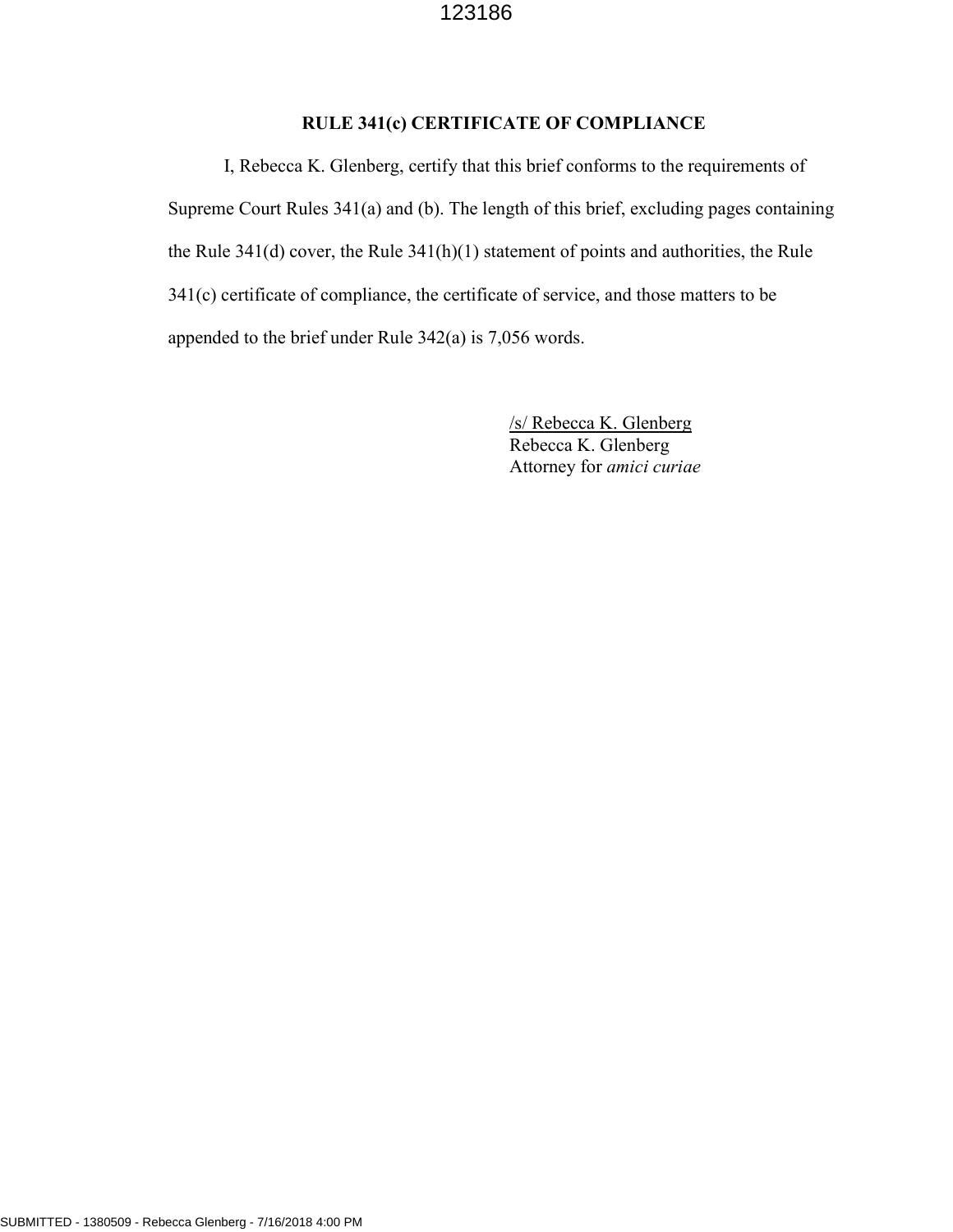## NOTICE OF FILING AND PROOF OF SERVICE

 The undersigned, an attorney, certifies that on July 5, 2018, she caused the foregoing Motion for Leave to File Brief of Amici Curiae American Civil Liberties Union et al. in Support of Plaintiff-Appellant and Brief of *Amici Curiae* American Civil Liberties Union et al. in Support of Plaintiff-Appellant to be filed with the Supreme Court of Illinois using the Court's electronic filing system and that the same was emailed to the following counsel of record:

David M. Oppenheim Phillip A. Bock Robert Hatch BOCK, HATCH, LEWIS & OPPENHEIM LLC 134 N LaSalle St Ste 1000 Chicago, IL 60602-1086 (312) 658-5500 david@classlawyers.com phil@classlawyers.com robert@classlawyers.com

Mark Bulgarelli Ilan Chorowsky PROGRESSIVE LAW GROUP, LLC 1570 Oak Ave Ste 103 Evanston, IL 60201 (312) 787-2717 markb@progressivelaw.com ilan@progressivelaw.com

Debra R. Bernard Kathleen O'Sullivan PERKINS COIE LLP 131 S Dearborn St Ste 1700 Chicago, IL 60603 (312) 324-8400 dbernard@perkinscoie.com KOSullivan@perkinscoie.com

Attorney for defendants-appellees

E-FILED 7/16/2018 4:00 PM Carolyn Taft Grosboll SUPREME COURT CLERK

Attorneys for plaintiff-appellant

Within five days of acceptance by the Court, the undersigned also states that she will

cause thirteen copies of the Brief of *Amici Curiae* to be mailed with postage prepaid

addressed to:

Clerk's Office - Springfield